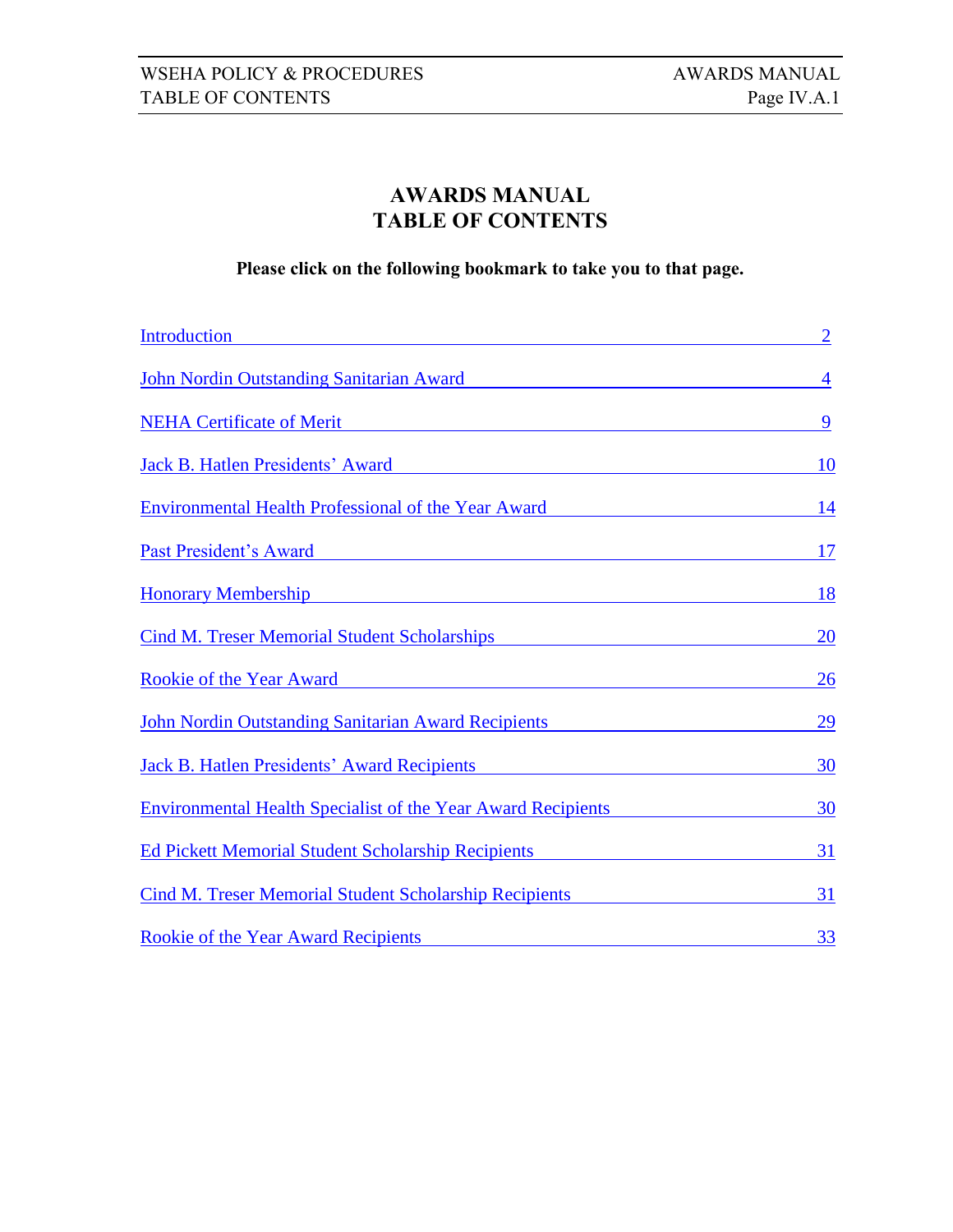## **INTRODUCTION**

#### **PURPOSE**

The purpose of this manual is to provide guidance concerning the nomination and selection of recipients for the following awards of the Washington State Environmental Health Association (WSEHA).

- a) The John Nordin Outstanding Sanitarian Award
- b) The Jack B. Hatlen Presidents' Award
- c) Environmental Health Professional of the Year Award
- d) Past President's Award
- e) Honorary WSEHA Membership
- f) Cind M. Treser Memorial Student Scholarship Award
- f) Rookie of the Year Award

Specifically, this manual is designed to:

1. Provide guidance to the members of the Nominations & Awards Committee in fulfilling their responsibilities concerning each of the awards;

2. Provide guidance to the Board of Directors concerning the final selection of recipients;

3. Provide guidance to members of the Association who wish to nominate candidates for the awards; and

4. Establish consistent criteria and specifications for the awards and their presentation.

#### **POLICIES**

It is the policy of WSEHA that every effort shall be made to identify and reward deserving environmental health practitioners through special recognition by their peers.

1. Primary responsibility for the identification and selection of qualified candidates for the Rookie of the Year and John Nordin Outstanding Sanitarian awards shall rest with the Nominations & Awards Committee. Responsibility for the identification and selection of a qualified candidate for the Jack B. Hatlen Presidents' Award shall rest with the current President, President-Elect, and Immediate Past President of WSEHA.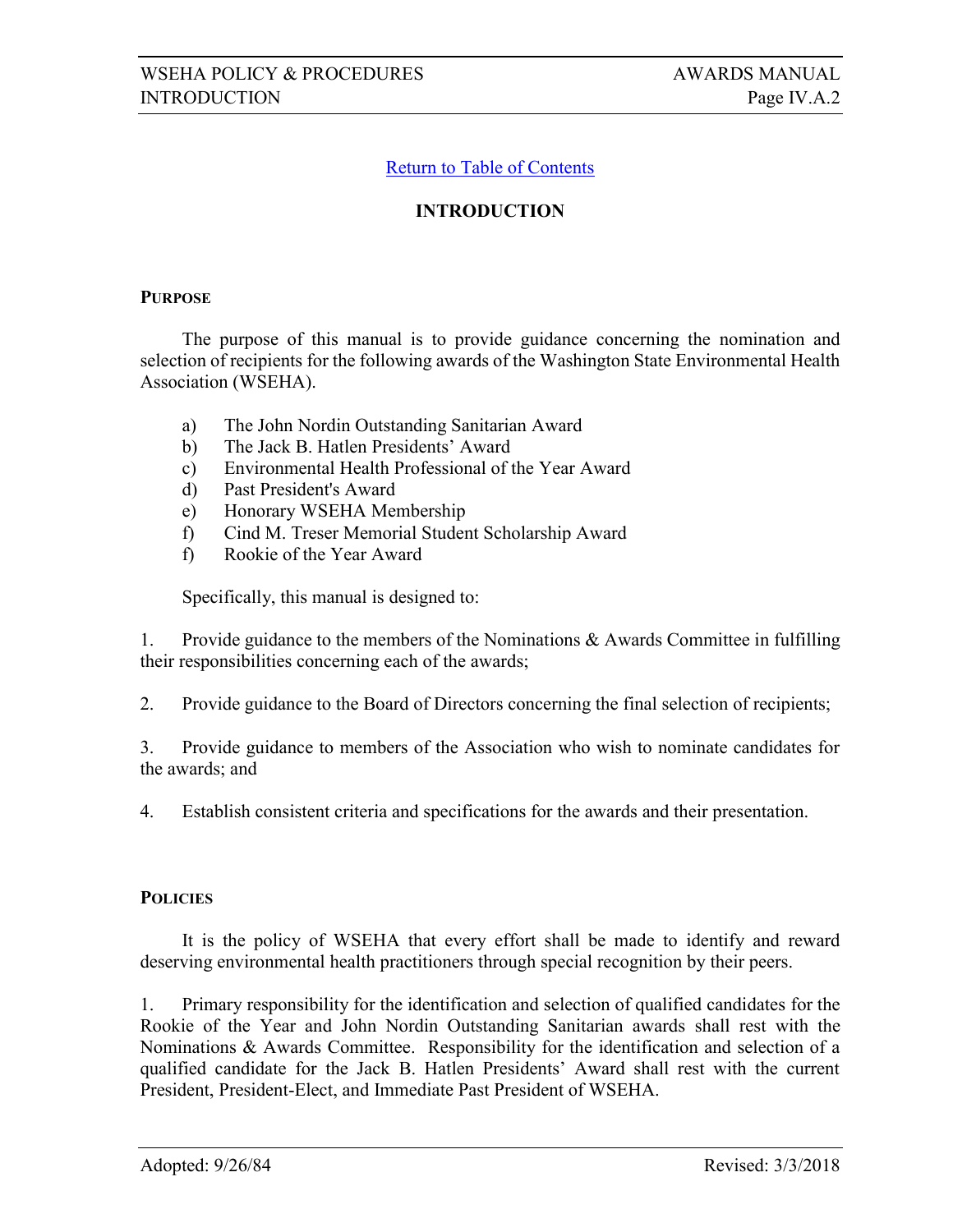2. Final selection of the candidates for the awards of the Association shall be made by action of the Board of Directors. The selections made by the Board of Directors are final and cannot be appealed.

3. All members of the Association are eligible to be nominated for any of the awards. Officers and elected members of the Board of Directors are not eligible to receive any of the major awards of the Association (i.e., the Jack B. Hatlen Presidents' Award or the John Nordin Outstanding Sanitarian Award) while they are sitting on the Board of Directors, unless a unanimous vote by the Board of Directors confirms that the board member acted outside and/or above and beyond the expectations of the scope of their role.

4. Current members are not eligible for an Honorary Membership.

### **PROCEDURES**

1. The members of the Nominations & Awards Committee shall follow the guidelines established in the following sections of this manual in making their selection of the candidates for the various awards of the Association.

2. The Nominations & Awards Committee shall maintain the list of award recipients and notify the Executive Secretary of the Association of each year's recipients.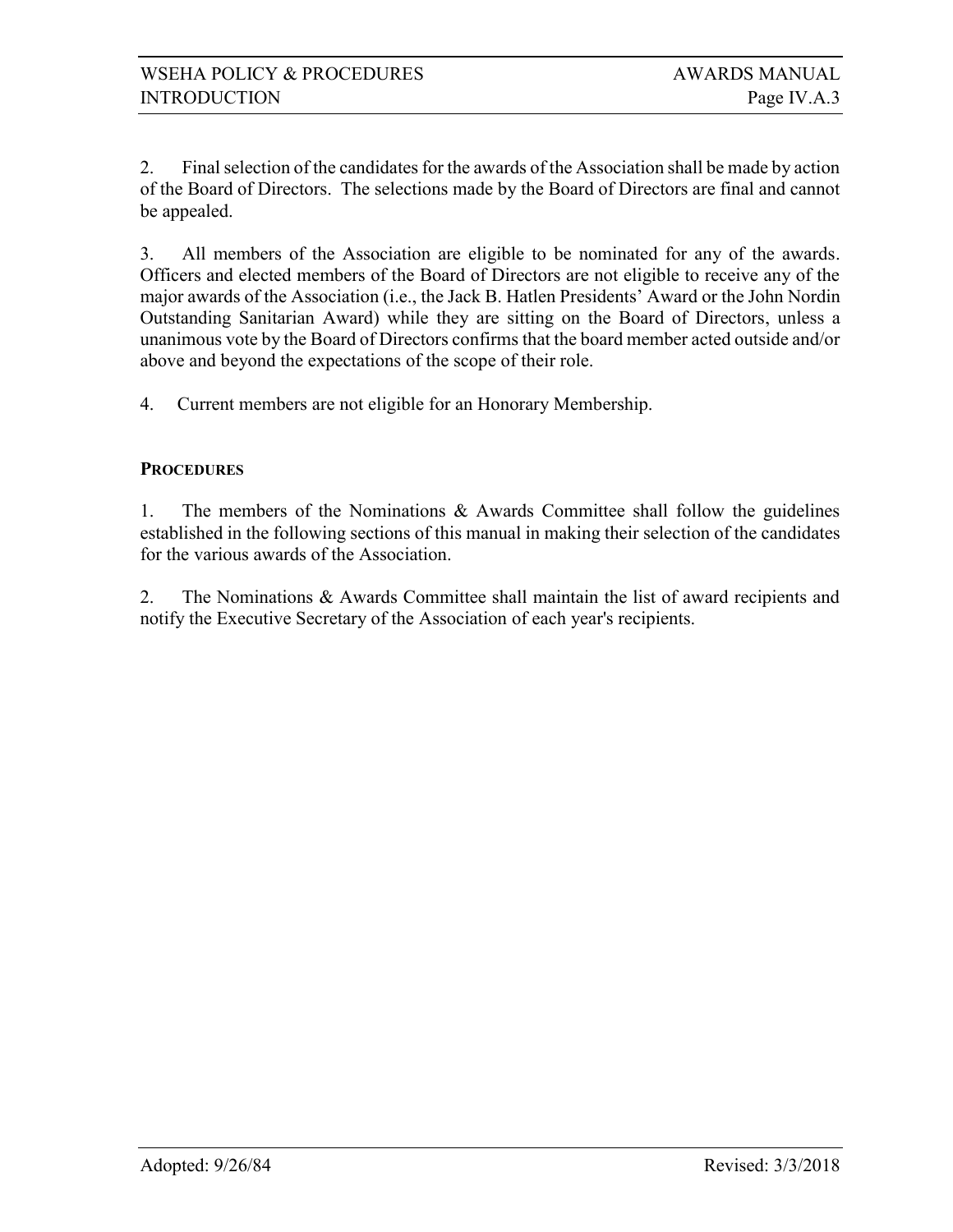### <span id="page-3-0"></span>**JOHN NORDIN OUTSTANDING SANITARIAN AWARD**

#### **PURPOSE**

The purpose of this award is to give recognition to a member of the Association who:

1. Has earned the respect of his/her peers for outstanding service in the promotion of, and contribution to, the environmental health profession;

2. Does his/her job well, taking responsibilities seriously and continuously striving for excellence;

3. Shows a commitment to the environmental health profession by giving of his/her ideas and efforts;

4. Leads, by example, his/her fellow professionals to go beyond just what is expected; and

5. Contributes to the advancement of the environmental health professional and everything the job and title represents.

#### **POLICY**

It shall be the policy of this Association to only make this award to nominated individuals who meet the following eligibility criteria. If in any year, no members are nominated, the Committee may elect to nominate, or if in the judgment of the Committee or the Board of Directors the nominated individuals do not meet the criteria, no award shall be awarded in that year.

#### **ELIGIBILITY CRITERIA**

To be eligible for this award, the nominee must:

1. Be a member in good standing in any category of membership of the Association;

2. Have contributed to the field of environmental health above and beyond the usually expected level of performance, and in so doing, contributed to the elevation of the professional status of the environmental health practitioner;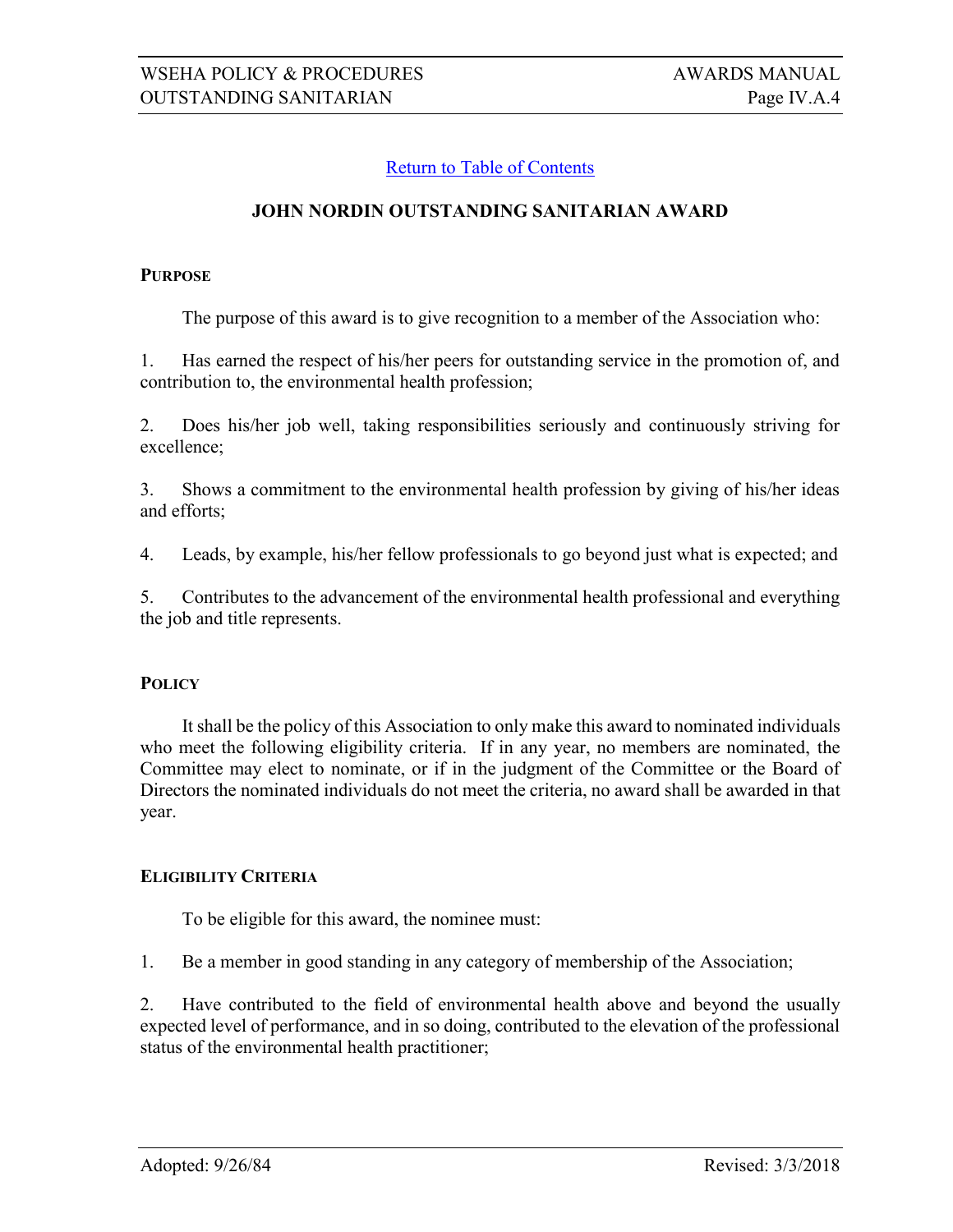3. Demonstrated exemplary adherence to the precepts of the Code of Ethics of the Association; and

4. Not have been a previous recipient of the award, nor be currently serving as an officer or director of the Association.

#### **PROCEDURES**

#### **1. Nominations for the Award:**

a. Nominations may be made by any member of the Association. A person who is not a member of the Association, but who has worked closely with the nominee, may recommend an individual for nomination to any member of the Association and in particular to the Regional Vice-President for the region in which the nominee resides.

b. Each year each Regional Vice-President should attempt to identify someone in his/her region who meets the eligibility criteria for nomination for this award.

c. The nomination, together with all required supporting materials, must be submitted to the Nominations & Awards Committee, preferably at least two months prior to the annual meeting of the Association, in order to be considered for that year.

d. Nominations must be made in writing (website submittal or email is acceptable), address each of the eligibility criteria, and be accompanied by sufficient supporting materials to permit the Committee to make a fair and complete evaluation of the nominee.

e. The nomination and relevant support materials should include:

1) A letter or letters of recommendation explaining why the nominee is regarded as outstanding as defined above.

- 2) Biographical information using the following outline as a general format.
	- a) General: Family and other personal information
	- b) Education: Schools attended Degrees received Other formal education/training c) Employment history (in chronological order):
	- Place of employment Job Titles/Positions Scope of Responsibilities

d) Professional contributions: List those significant contributions to the field of environmental health that are of outstanding character, for example, outstanding accomplishments in one or more of the following areas.

Program development

Program administration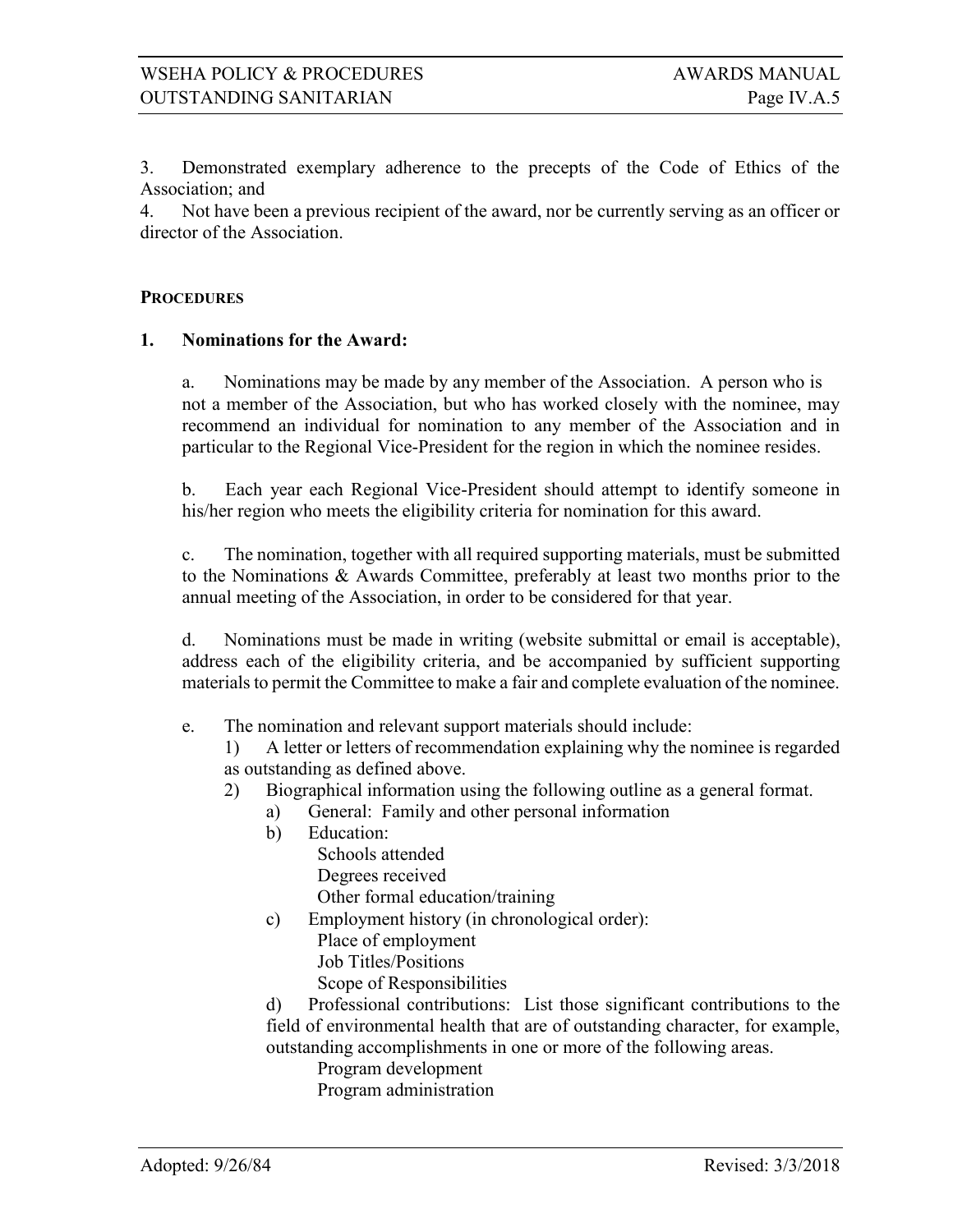Research, training or education Special recognition by other organizations Volunteer activities **Other** 

e) Publications: List published articles, documents or major unpublished materials developed for presentation to professional groups.

f) Professional association activities: List the professional associations to which the nominee belongs including:

Years of membership

Positions of responsibility

Outstanding contributions

g) Professionalism: List the outstanding qualities of the individuals that relate to his/her job performance, including:

 Positive, enthusiastic attitude Commands respect Works well with the public **Other** 

h) Other: List and describe other areas of activity that demonstrate participation, involvement, and/or contribution, including:

 Community service School Church Service organizations Other

i) Appendix: Include all supporting documentation.

# **2. Review and Selection Procedure:**

a. All nominations and supporting materials should be reviewed and evaluated by the Nominations & Awards Committee. A numerical score should be developed for each nominee using the following criteria.  $(Maximum possible = 100)$ 

1) Professionalism. The scope and significance of the nominee's contribution to the field of environmental health, which enhances the quality of environmental health practice. (Points = 20)

2) Individual Achievements. Special activities, accomplishments, or work above and beyond usual employment practices.  $(Points = 20)$ 3) WSEHA Activities. Offices held, committee assignments, participation in

promoting continuing educational activities, etc.  $(Points = 15)$ 

4) Other Public Health Activities. Membership and activities in other public health or related organizations or public health volunteer work. (Points  $= 10$ ) 5) References. Recommendations from recognized persons in the field of environmental health. (Points = 10)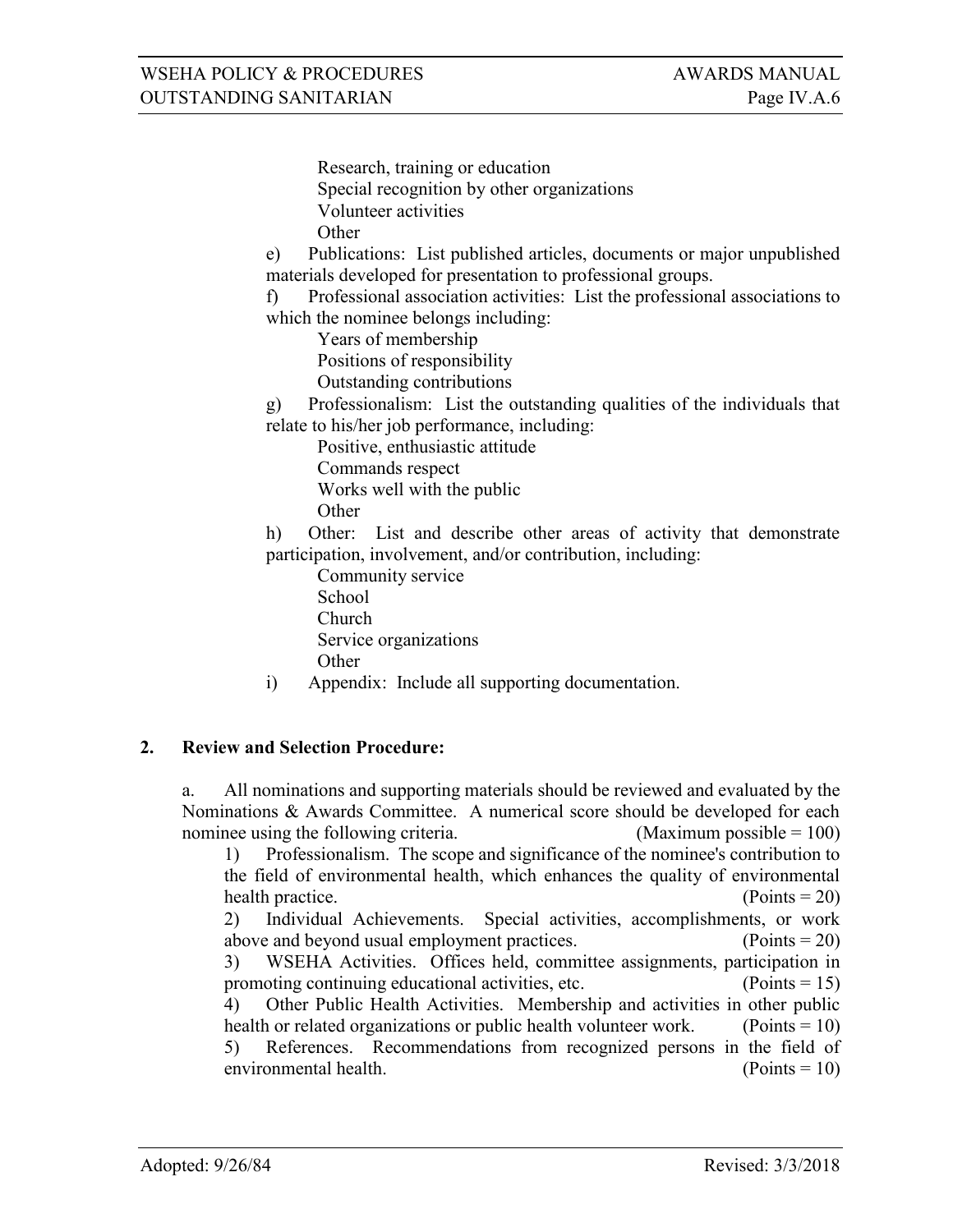6) Employment. Positions held, level of duties and responsibilities, breadth of experience, etc.  $(Points = 10)$ 7) Publications. Published or unpublished articles and/or other documents,

authored or co-authored by the nominee, which contribute to the art and science of environmental health. (Points = 5) 8) Education. Degree(s) earned, continuing professional education (special courses or training) completed. (Points = 5) 9) Other. Miscellaneous items, not covered above, which demonstrate the nominee's outstanding leadership or contribution to the field of environmental health.  $(Points = 5)$ 

- b. A nominee should have a point total of more than 70 in order to be considered eligible for the award. All eligible nominees, as determined by the above screening procedure, shall be considered as candidates for the award.
- c. The Committee shall select only one of the candidates, by acclamation or vote, as its recommended recipient. The Committee's recommendation shall be forwarded to the Board of Directors for final approval. The Board may request to see the supporting materials for the candidate.

d. Should the Board disagree with the Committee's recommendation, it may return the recommendation to the Committee for further action. The Committee may then select an alternate candidate or return a recommendation that the award not be awarded for this year.

**3. Award Specifications:** The award shall consist of a plaque and a bound copy of the materials developed to support the candidate's nomination.

Plaque: The award shall be a metal plate mounted on a wood base, approximately 8 inches by 10 inches in size. The metal plate shall have at least a 1 inch border and contain the following inscription: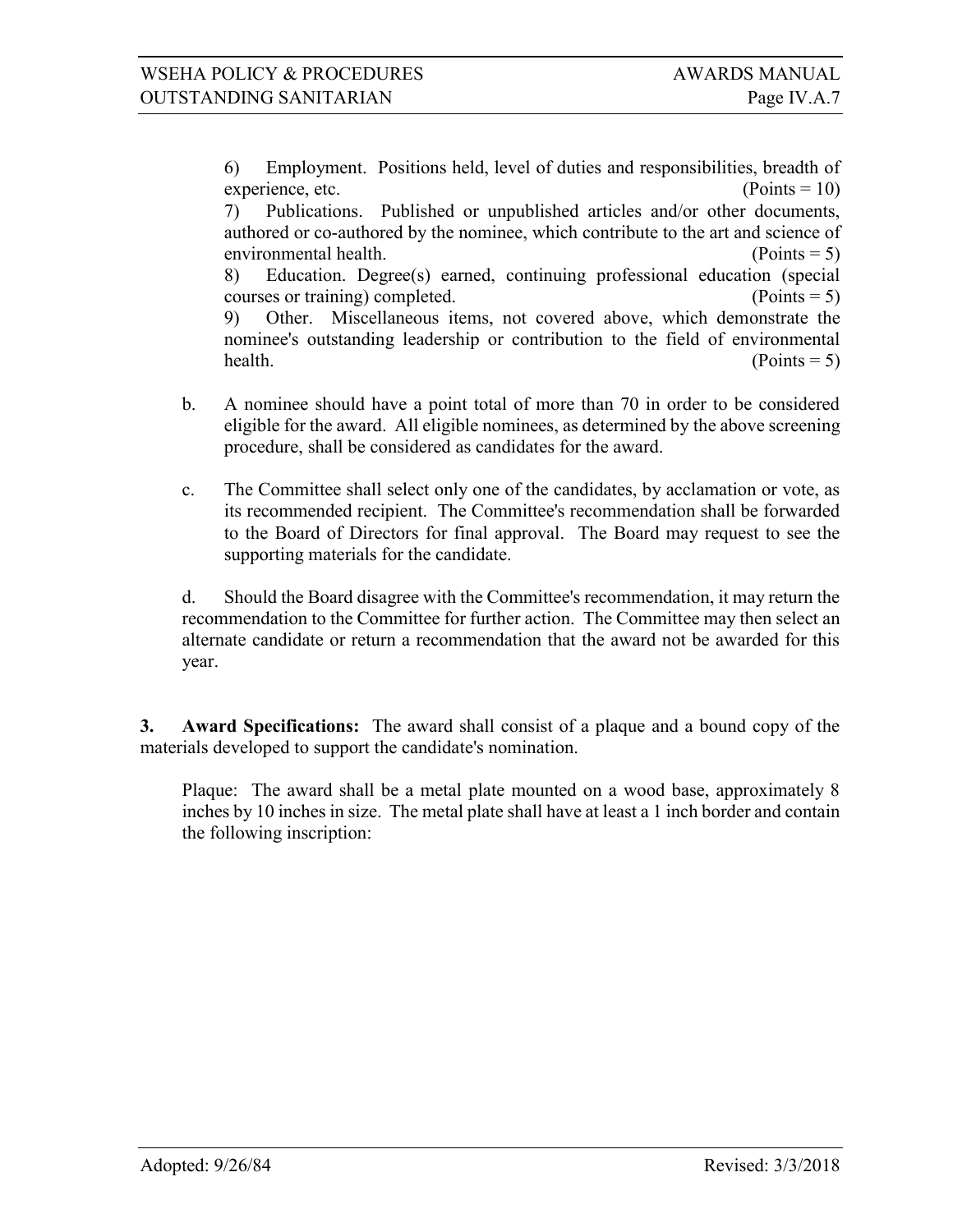

All written materials developed in support of the candidate shall be attractively bound by the Committee for presentation to the recipient.

# **4. Presentation Procedure:**

a. The award shall be presented (annually, provided a qualified candidate is nominated and selected) during the WSEHA Annual Educational Conference.

b. The presentation shall be made by the Chairperson of the Nominations and Awards Committee, by some other appropriate person, or both.

c. The Committee shall prepare an article and accompanying photograph of the recipient receiving the award is submitted to the *WSEHA Newsletter*.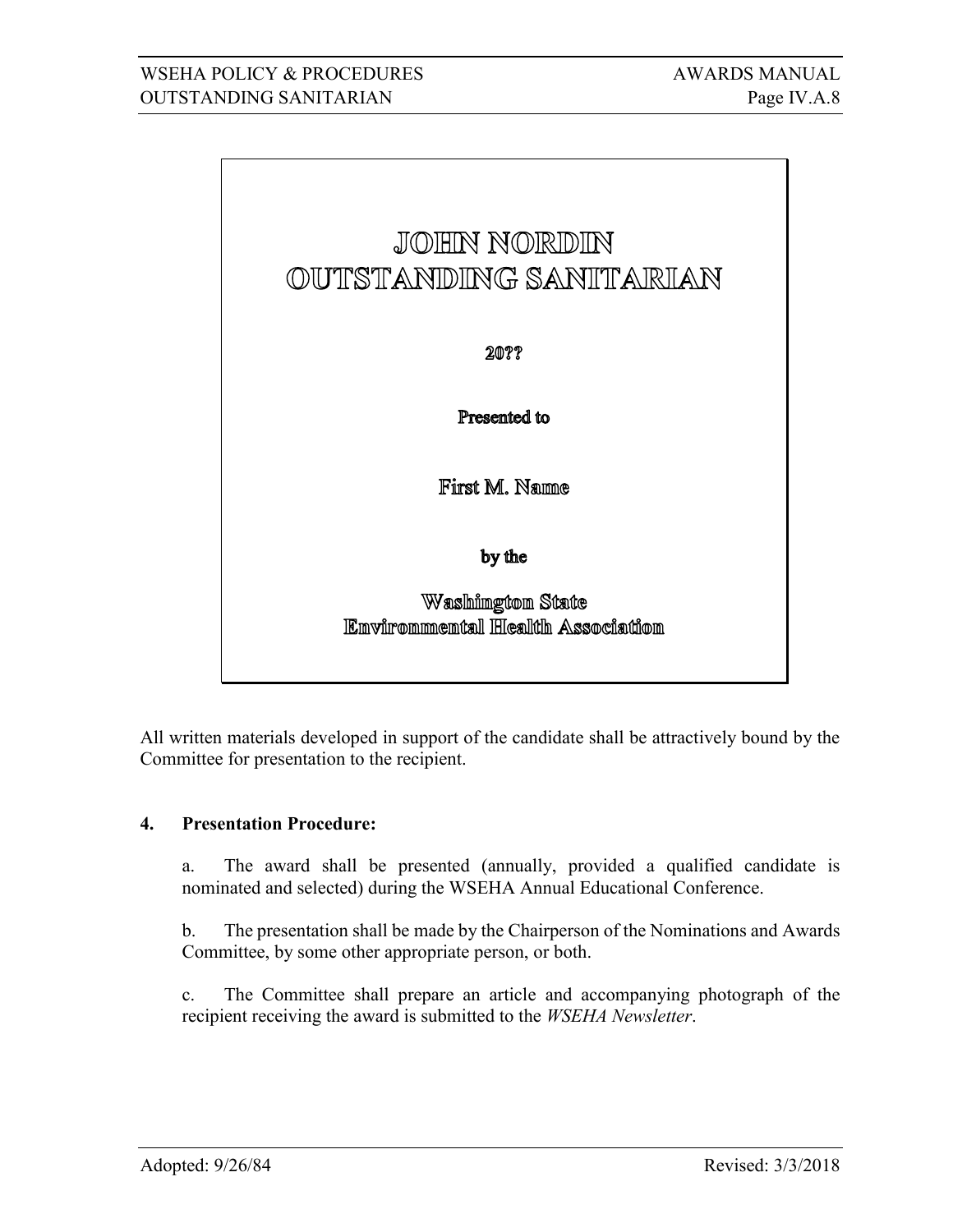#### <span id="page-8-0"></span>**NEHA CERTIFICATE OF MERIT**

The National Environmental Health Association shall be notified and a request made to award the Outstanding Sanitarian a NEHA Certificate of Merit.

1. The Committee shall prepare the necessary materials for this recognition by June 1st of the year in which the award is made.

2. The materials to be prepared by the Committee shall include the following:

a. A letter for the President's signature urging NEHA to recognize the Outstanding Sanitarian, through the award of a NEHA Certificate of Merit; and,

b. A statement of recognition, which summarizes the materials contained in the recipient's award materials.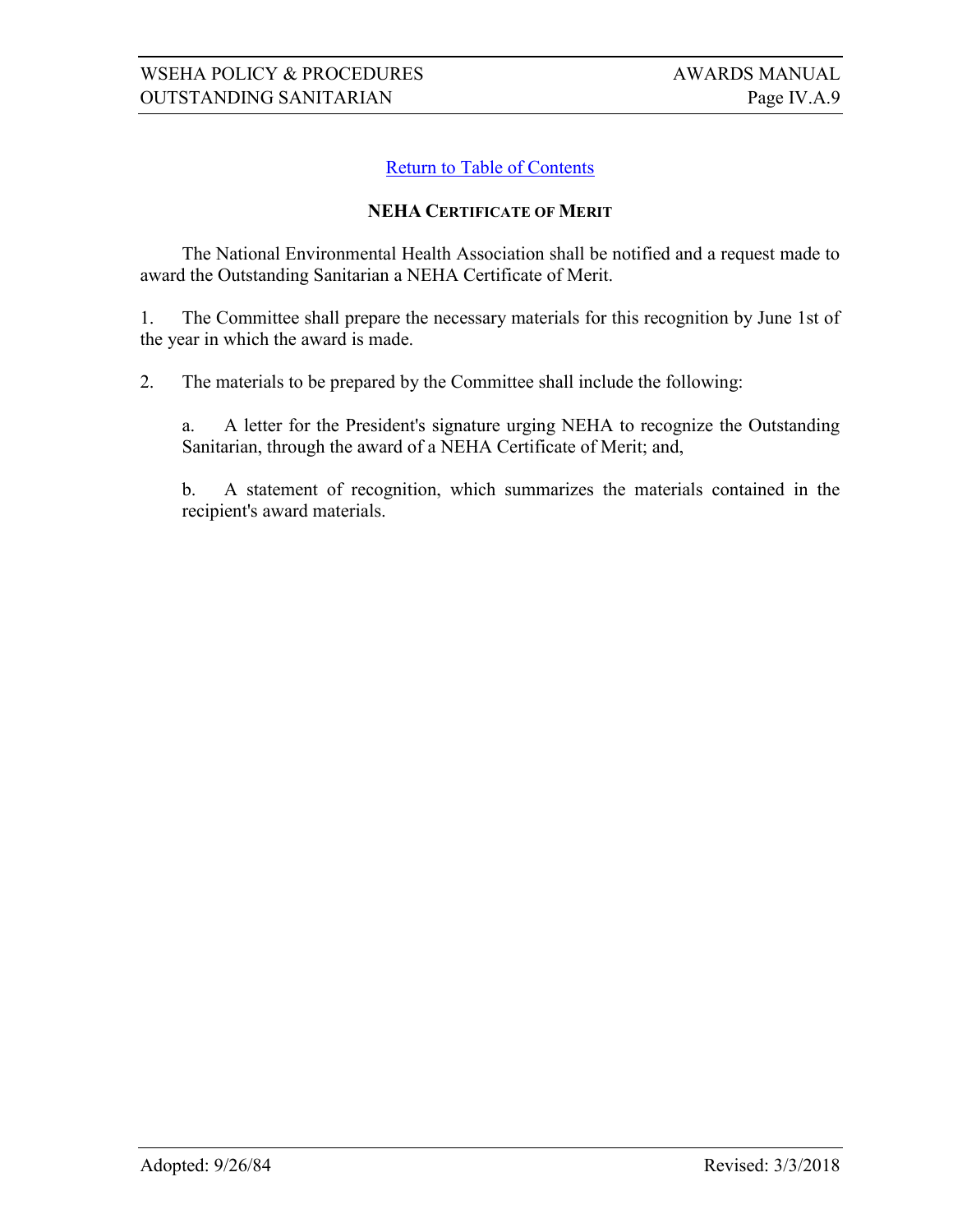### <span id="page-9-0"></span>**JACK B. HATLEN PRESIDENTS' AWARD**

#### **PURPOSE**

The purpose of the Jack B. Hatlen Presidents' Award is to give recognition to a WSEHA member, partner organization, or individual who has:

1. Directed considerable time, commitment, and effort toward the development, maintenance and/or promotion of WSEHA; and,

2. Inspired and motivated other environmental health professionals to become involved with the Association in order to advance the mission of WSEHA or the environmental health profession.

3. Provided a level of support to WSEHA that is unprecedented and warrants formal recognition.

#### **POLICY**

It shall be the policy of this Association to present this award to the individual or organization who meets the following eligibility criteria. The presentation of the Jack B. Hatlen Presidents' Award shall be at each Annual Educational Conference (AEC) by the current President, President-Elect, and Immediate Past President of WSEHA, depending on availability. The coordination and presentation of the award shall be the ongoing responsibility of the current WSEHA President.

#### **ELIGIBILITY CRITERIA**

To be eligible for this award, the nominee must:

1. Be unanimously agreed upon by the current President, President-Elect, and Immediate Past President of WSEHA;

2. Not have been a previous recipient of the award, nor be currently serving as an officer or director of the Association unless a unanimous vote by the Board of Directors confirms that the board member acted outside and/or above and beyond the expectations of the scope of their current role; and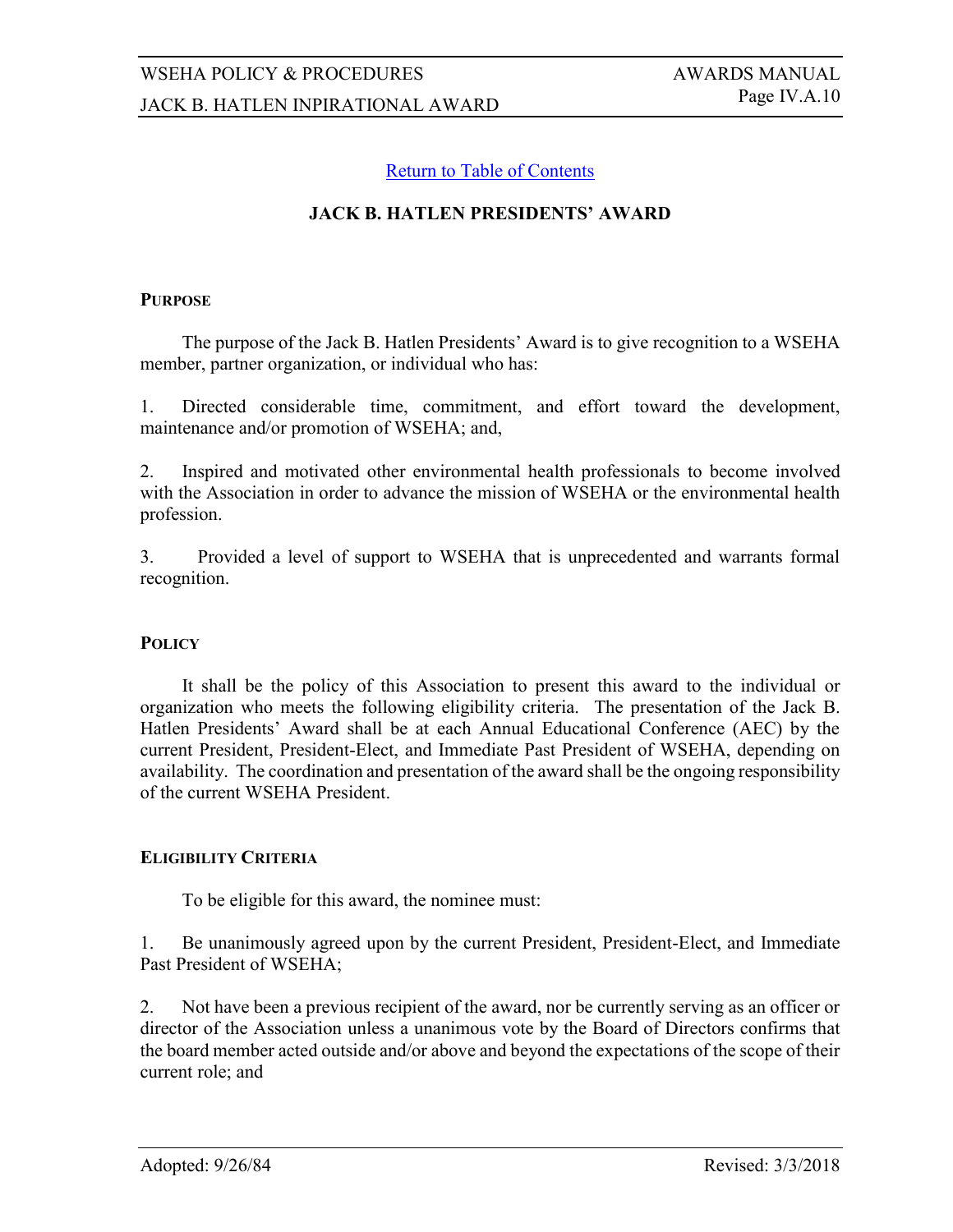# WSEHA POLICY & PROCEDURES AWARDS MANUAL

# JACK B. HATLEN INPIRATIONAL AWARD Page IV.A.11

3. Exhibit Presidents' traits and qualities in the support of WSEHA that reflects credit both upon the nominee as an individual, the partner organization as a whole, or the environmental health profession overall.

The desired inspirational traits are characterized by, but not limited to, the following.

A positive and enthusiastic attitude An orientation to meet challenges An interest in the development of others An interest in the approach(es), which others take to problems Willingness to accept challenges and to try new ways of doing things Willingness to take a stand on issues Ability to encourage others to become involved Dedication to peers and profession Unprecedented support of WSEHA

The activities of a nominee should epitomize the objectives of the Association. Activities that should be considered include:

a. Developing cooperation among the various branches and departments of government in activities directed toward the improvement of public health;

b. Increasing the knowledge and efficiency of WSEHA members to promote high standards of attainment in their work;

- c. Increasing opportunities for the professional development of the members;
- d. Enhancing the professional recognition of environmental health practitioners;
- e. Giving time to the Association by serving on committees and on the Board.
- f. Increasing opportunity for the involvement with WSEHA; and
- g. Providing support of WSEHA that would have otherwise prevented WSEHA from meeting its mission and/or goals.

#### **PROCEDURES**

#### **1. Nominations for the Award:**

a. Nominations shall be made, and unanimously agreed upon, by the current President, President-Elect, and Immediate Past President of WSEHA.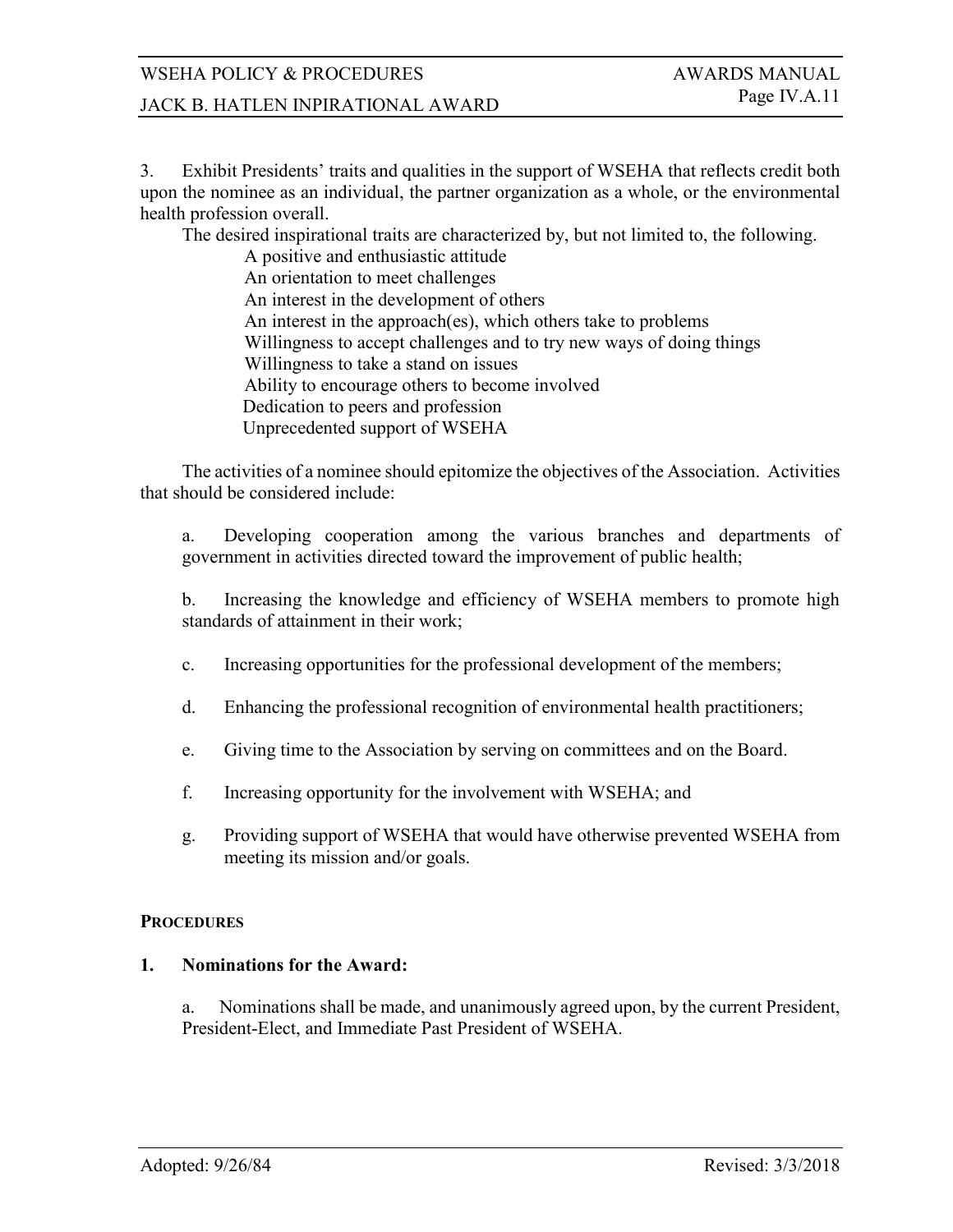b. Regional Vice-Presidents may identify someone in his/her region who meets the eligibility criteria for the award and make a recommendation for consideration to the current President, President-Elect, and Immediate Past President of WSEHA.

c. The decision of the current President, President-Elect, and Immediate Past President of WSEHA is final unless a unanimous vote of the Board of Directors overrides the decision.

### **2. Review and Selection Procedure:**

a. All individual(s) and/or organization(s) under consideration for the Jack B. Hatlen Presidents' Award shall be nominated by the current President, President-Elect, and Immediate Past President of WSEHA. No additional nominations will be eligible.

b. Of the individual(s) and/or organization(s) under consideration, the decision to award must be unanimous between the current President, President-Elect, and Immediate Past President of WSEHA.

c. The awardee's information shall be submitted by the current President to the Nominations & Awards Committee Chairperson prior to the annual meeting of the Association.

d. The Nominations & Awards Committee Chairperson shall forward the selection of the Jack B. Hatlen Presidents' Award to the Board of Directors for final discussion. The Board may request additional information concerning the final awardee. Should the Board unanimously disagree with the current President, President-Elect, and Immediate Past President's selection, the Board may request the current President, President-Elect, and Immediate Past President to consider an alternate awardee.

e. The selection of the current President, President-Elect, and Immediate Past President is final.

**3. Award Specification:** The award shall be a metal plate mounted on an appropriate wooden base, approximately 8 inches by 10 inches in size. The plate shall bear the following inscription:

> The Washimgton State Emyirommemtall Health Association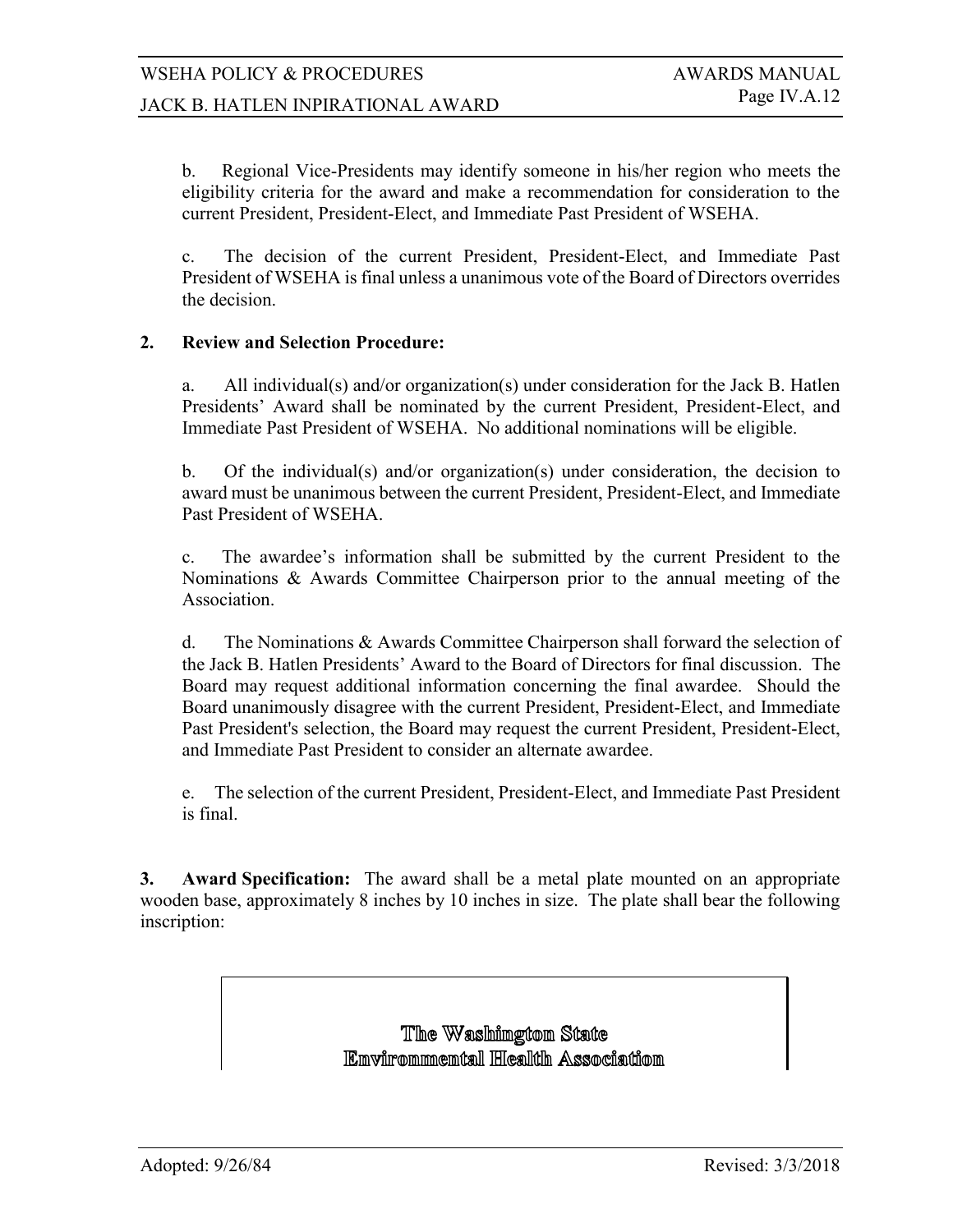# WSEHA POLICY & PROCEDURES AWARDS MANUAL JACK B. HATLEN INPIRATIONAL AWARD Page IV.A.13



## **4. Presentation:**

a. The award shall be presented during the WSEHA AEC.

b. The current President, President-Elect, and Immediate Past President of WSEHA may elect to present the award during years when an AEC has not been scheduled.

c. At the unanimous request of the Board of Directors, the current President, President-Elect, and Immediate Past President shall present the award during years when an AEC has not been scheduled.

d. As available, the current President, President-Elect, and Immediate Past President of WSEHA (in cooperation with the Nominations & Awards Chairperson) shall make the presentation to the recipient.

c. The Nominations & Awards Committee shall ensure an article and accompanying photograph of the recipient receiving the award is submitted to the *WSEHA Newsletter*.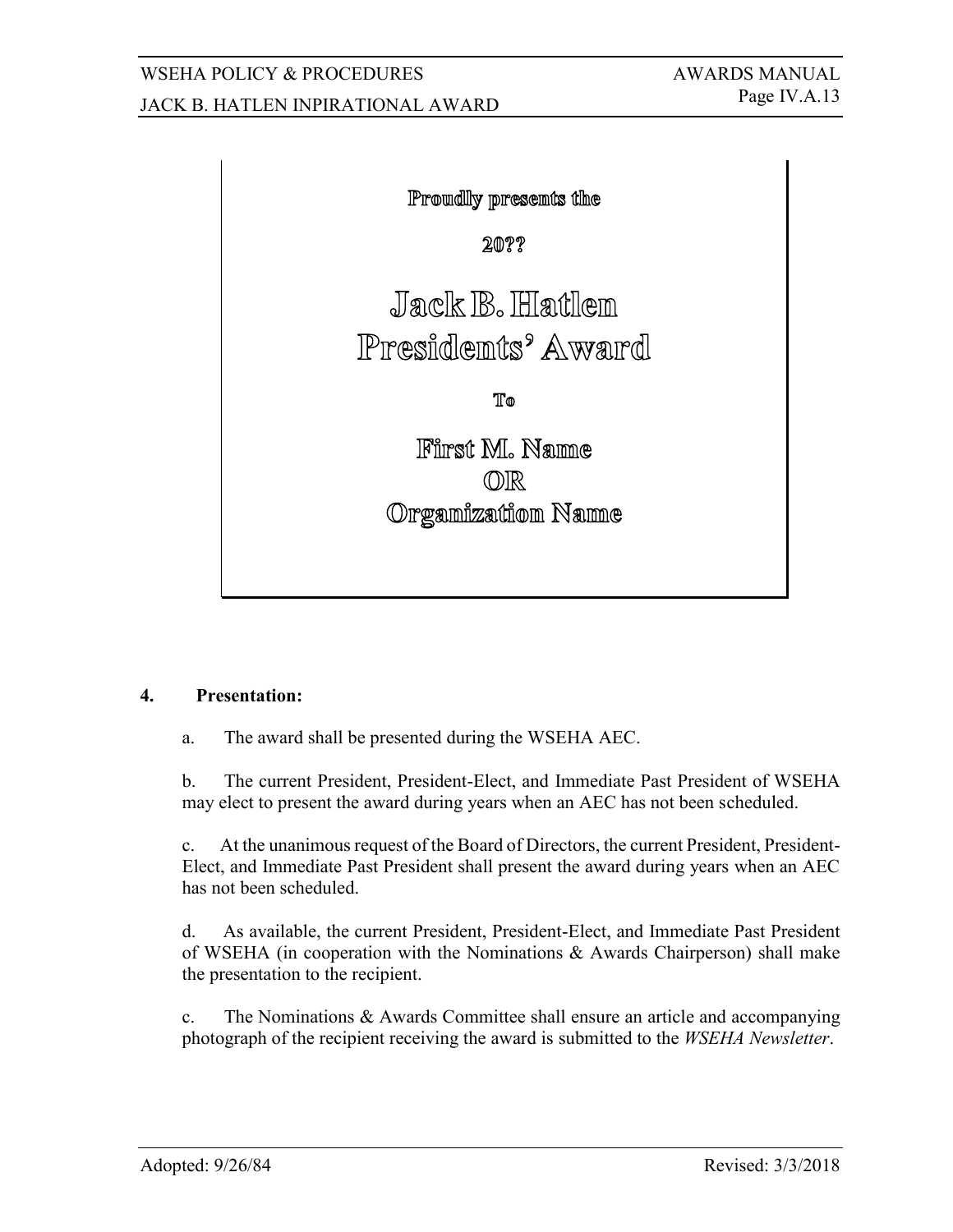# <span id="page-13-0"></span>**ENVIRONMENTAL HEALTH PROFESSIONAL OF THE YEAR AWARD**

#### **PURPOSE**

The purpose of this award is to give recognition to an environmental health professional who may or may not be a member of the Association and who within a given year:

- 1. Developed an environmental health program or project which significantly contributed to the advancement of a specific field of environmental health;
- 2. Showed outstanding service and dedication in his/her particular job in the promotion of environmental health;
- 3. Displayed extraordinary leadership and/or professionalism in responding to an environmental health issue or emergency; and/or
- 4. Advanced the promotion of environmental health in a community service activity or project.

#### **POLICY**

It shall be the policy of this Association to only make this award to nominated individuals who meet the following eligibility criteria. If in any year, no nominations are received, the Committee may elect to nominate individuals, or if in the judgment of the Committee or the Board of Directors, the nominated individuals do not meet the criteria, no award shall be awarded in that year. Presentation of multiple awards is left to the discretion of the Board of Directors for approval.

#### **ELIGIBILITY CRITERIA**

To be eligible for this award, individuals do not have to be members of the Association, but the nominee must:

1. Have contributed to the field of environmental health above and beyond the usually expected level of performance or service in the year prior to nomination;

2. Have demonstrated exemplary adherence to the precepts of the Code of Ethics of the Association; and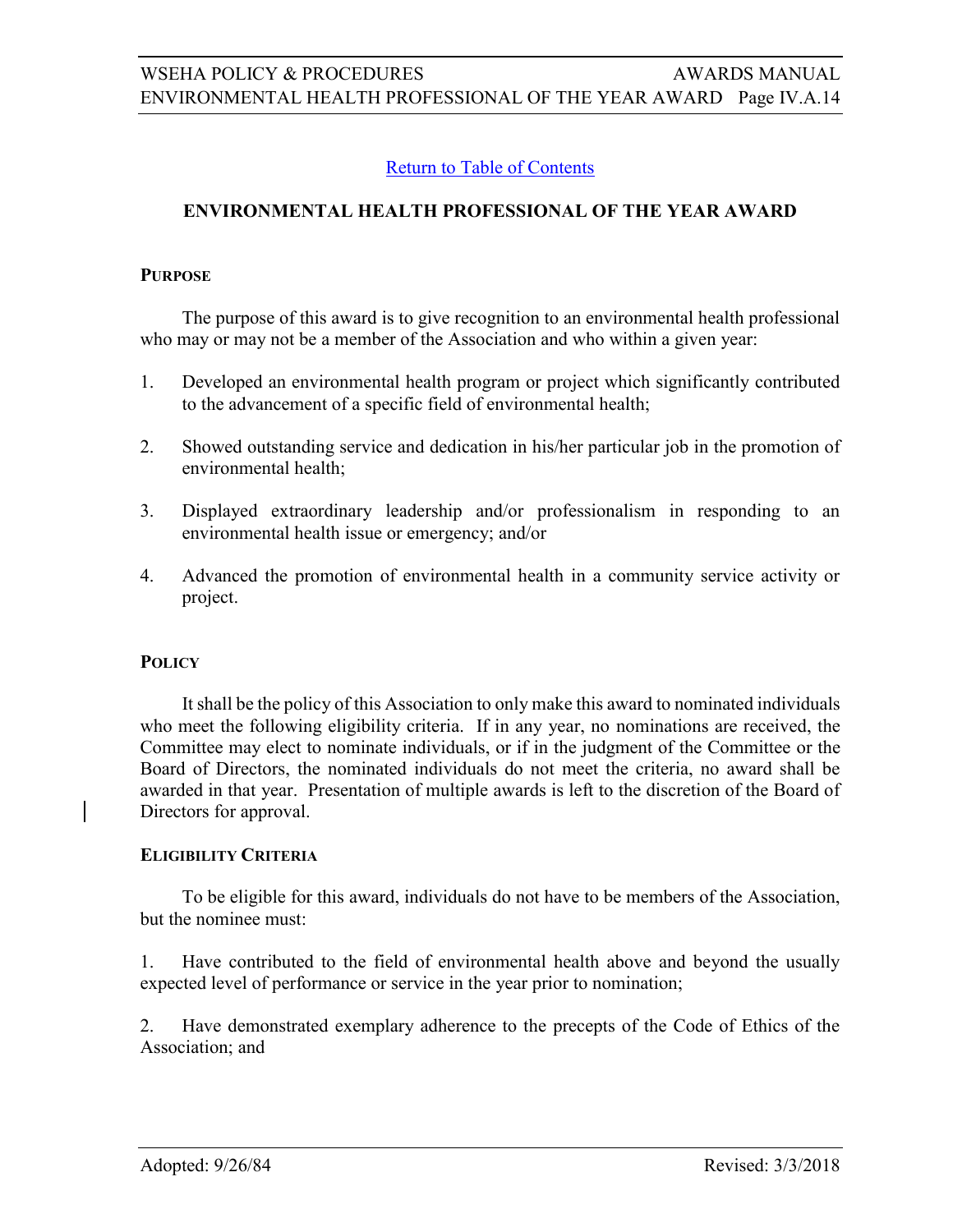3. Not have been a previous recipient of the award, nor be currently serving as an officer or director of the Association.

### **PROCEDURES**

#### **1. Nominations for the Award:**

a. Nominations may be made by any member of the Association. A person who is not a member of the Association, but who has worked closely with the nominee, may recommend an individual for nomination to any member of the Association and in particular to the Regional Vice-President for the region in which the nominee resides.

b. Each year each Regional Vice-President should attempt to identify someone in his/her region who meets the eligibility criteria for nomination for this award.

c. The nomination, together with all required supporting materials, must be submitted to the Nominations & Awards Committee, preferably at least two months prior to the annual meeting of the Association, in order to be considered for that year.

d. Nominations must be made in writing (website submittal and email is acceptable), address each of the eligibility criteria, and be accompanied by sufficient supporting materials to permit the Committee to make a fair and complete evaluation of the nominee.

#### **2. Review and Selection Procedure:**

a. All nominations and their supporting materials shall be reviewed and evaluated by each member of the Committee. The members of the Committee may determine which nominees are qualified by consensus or by vote.

b. Of the nominees determined to be qualified, the Committee shall select the one individual who, in their judgment, is the most qualified.

c. The recommendation of the Committee shall be forwarded to the Board of Directors for final approval. The Board may request to see the written materials submitted concerning the recommended candidate(s). Should the Board disagree with the Committee's recommendation, it may request the Committee to make an alternate recommendation.

**3. Award Specification:** The award shall be a metal plate mounted on an appropriate wooden base, approximately 8 inches by 10 inches in size. The plate shall bear the following inscription: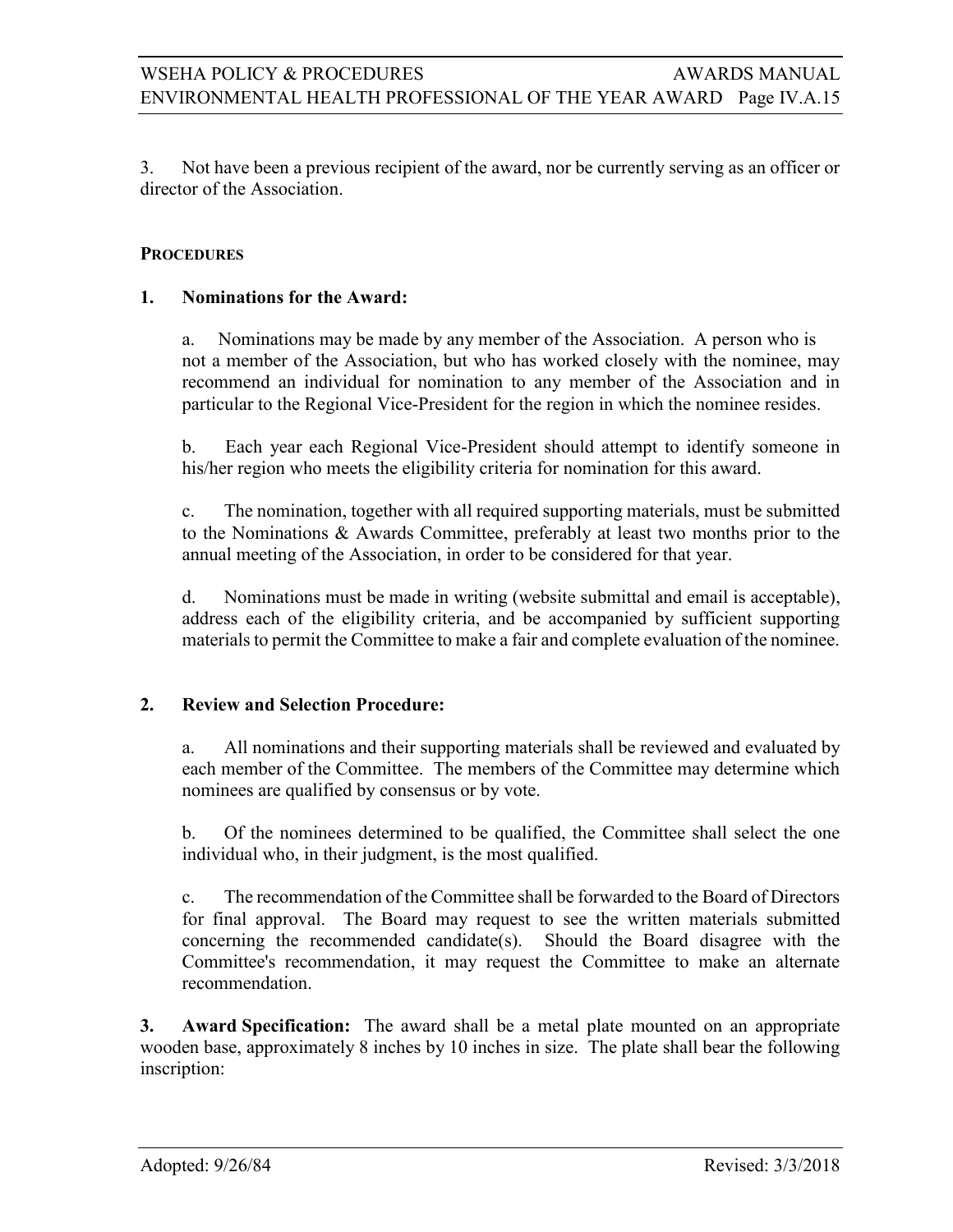# WSEHA POLICY & PROCEDURES AWARDS MANUAL ENVIRONMENTAL HEALTH PROFESSIONAL OF THE YEAR AWARD Page IV.A.16



Additionally, the recipient of this award will be given a one-year complimentary membership to the Association.

# **4. Presentation:**

a. The award shall be presented (annually, provided a qualified candidate is nominated and selected) during the WSEHA Annual Educational Conference.

b. The presentation shall be made by the chairperson of the Nominations  $\&$  Awards Committee or by some other appropriate person designated by the Chairperson.

c. The Committee shall prepare an article and accompanying photograph of the recipient receiving the award is submitted to the *WSEHA Newsletter*.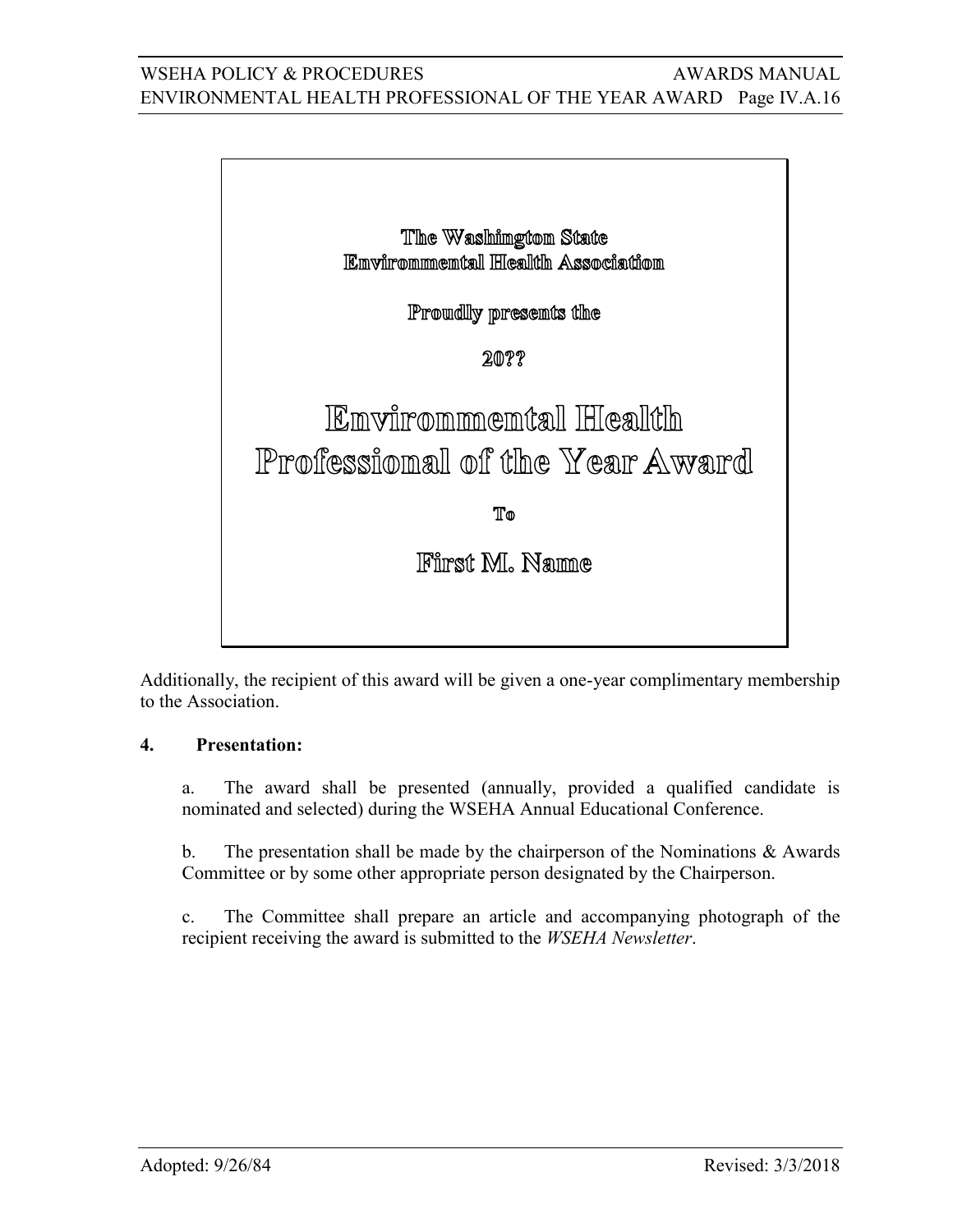# <span id="page-16-0"></span>**PAST PRESIDENT'S AWARD**

#### **PURPOSE**

The purpose of the past President's Award is to recognize and honor the efforts and contributions of the outgoing WSEHA President by the membership of the Association.

#### **PROCEDURES**

**1. Award Specification:** The award shall consist of a plaque commemorating the Past-President's tenure. It shall be a metal plate mounted on an appropriate wooden base, approximately 8 inches by 10 inches in size. The plate shall bear the image of a gavel and the following inscription:



#### **2. Presentation Procedures:**

The award shall be presented during the WSEHA Annual Educational Conference by the incoming President of the Association.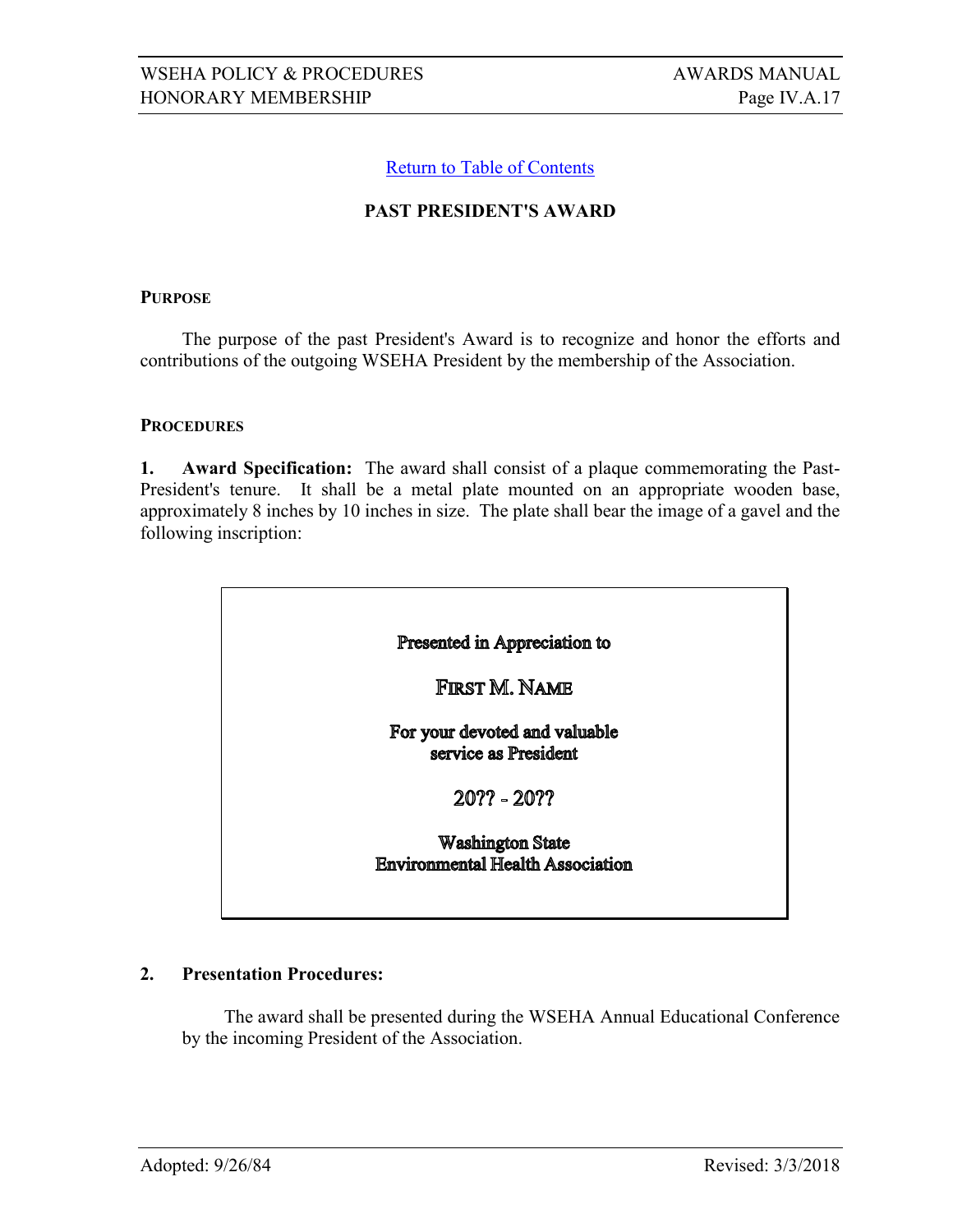## <span id="page-17-0"></span>**HONORARY MEMBERSHIP**

#### **PURPOSE**

The purpose of awarding honorary membership in the Washington State Environmental Health Association is to give recognition to a person for distinguished achievement or service in the field of environmental health or public benefit.

#### **ELIGIBILITY CRITERIA**

1. A nominee for honorary membership should have made a significant contribution to the field of environmental health by achievements in the field or in related fields or through public service activities, which have benefited the field or profession.

2. The nominee should, by past performance and behavior, demonstrate his/her adherence to the concepts and principles embodied by the objectives and "Code of Ethics" of the Association as spelled out in the WSEHA Constitution and By-Laws.

- 3. Current members of the WSEHA are not eligible.
- 4. Residency within the state of Washington is *not* a requirement.

#### **PROCEDURES**

#### **1. Nomination and Selection:**

a. Nominations may be submitted by any member of the Association to the Nominations and Awards Committee.

b. Nominations should include a narrative statement of the nominee's contribution to WSEHA and/or the nature of his/her distinguished service to the field of environmental health.

c. The Committee will review all nominations and submit a recommendation to the Board of Directors for final approval.

d. The Board of Directors, in unusual circumstances, may award an Honorary Membership without review by the Nominations & Awards Committee. In such cases,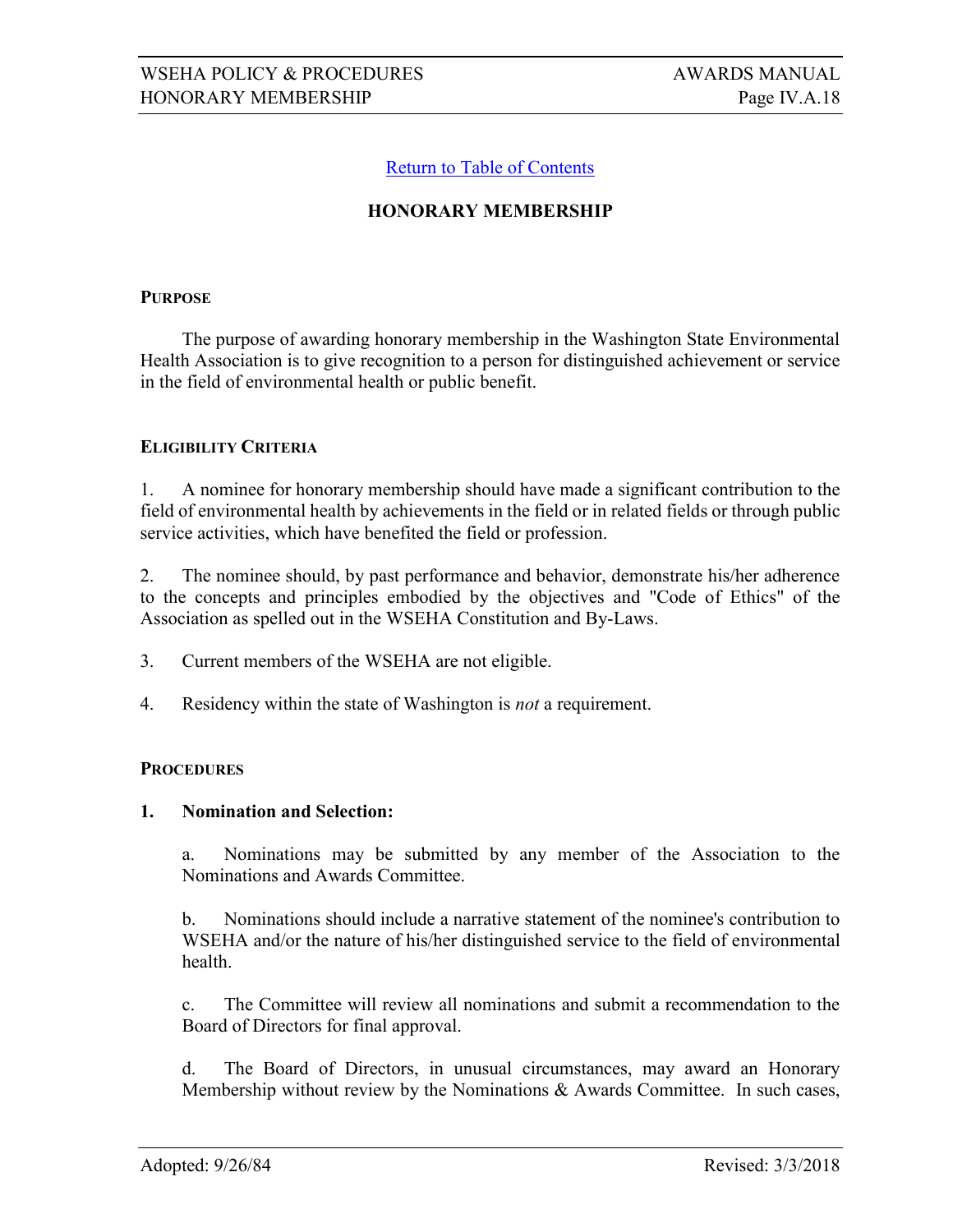the Board shall subsequently provide to the Nominations & Awards Committee a copy of any related materials, used in the decision or presentation of the award, for its records.

**2. Award Specifications:** A Certificate of Honorary Membership, suitable for framing, shall be issued to each recipient. The certificate shall be similar to the following example:

|            | The Washington State                                                                    |
|------------|-----------------------------------------------------------------------------------------|
|            | <b>Environmental Health Association</b>                                                 |
|            | Hereby grants Honorary Membership<br>in this Association to                             |
|            | First M. Name                                                                           |
|            | In recognition of his/her distinguished<br>service in the field of environmental health |
| Date, 20?? | President                                                                               |

**3. Presentation:** Honorary Membership Certificates shall, ordinarily, be presented at, or in conjunction with, the Annual Educational Conference.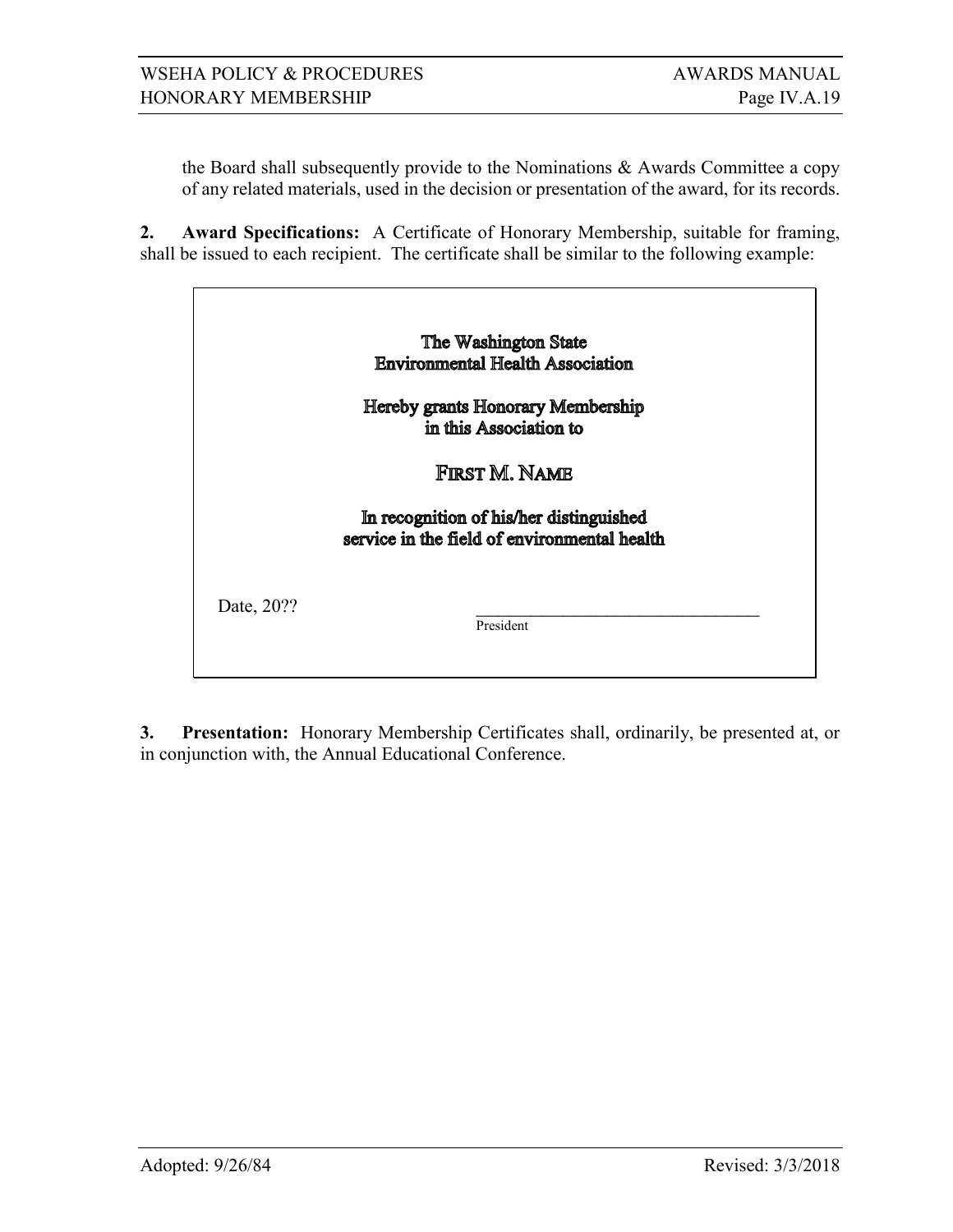#### **CIND M. TRESER MEMORIAL STUDENT SCHOLARSHIPS**

#### <span id="page-19-0"></span>**formerly**

#### **ED PICKETT MEMORIAL STUDENT SCHOLARSHIPS**

#### **PURPOSE**

The WSEHA scholarship program gives recognition to outstanding and deserving undergraduate students majoring in environmental health (or in an allied discipline) and who intend to take employment in the field of environmental health in Washington State upon completion of the baccalaureate degree requirements.

#### **ELIGIBILITY CRITERIA**

The applicant must:

1. Be enrolled in a program accredited by the National Accreditation Council for Environmental Health Curricula (EHAC), or have a curriculum comparable to the model curriculum recommended by the EHAC. The program must include substantial coursework in the following areas:

- 1) Biology & Microbiology;
- 2) Organic & Inorganic Chemistry;
- 3) Epidemiology;
- 4) Biostatistics; and

5) Environmental Health topics (e.g., food protection, air pollution, water and wastewater, solid waste, vector control  $\&$  housing, toxics  $\&$  hazardous substances, hazardous waste, etc.);

2. Be a student member of WSEHA, or become a member upon receipt of the scholarship;

3. Demonstrate his/her intent to become employed in the field of environmental health in Washington following graduation;

4. Have submitted a completed Scholarship Application form, and be willing to submit a photograph if awarded the scholarship;

5. Intend to attend the WSEHA Annual Educational Conference to receive the scholarship award; and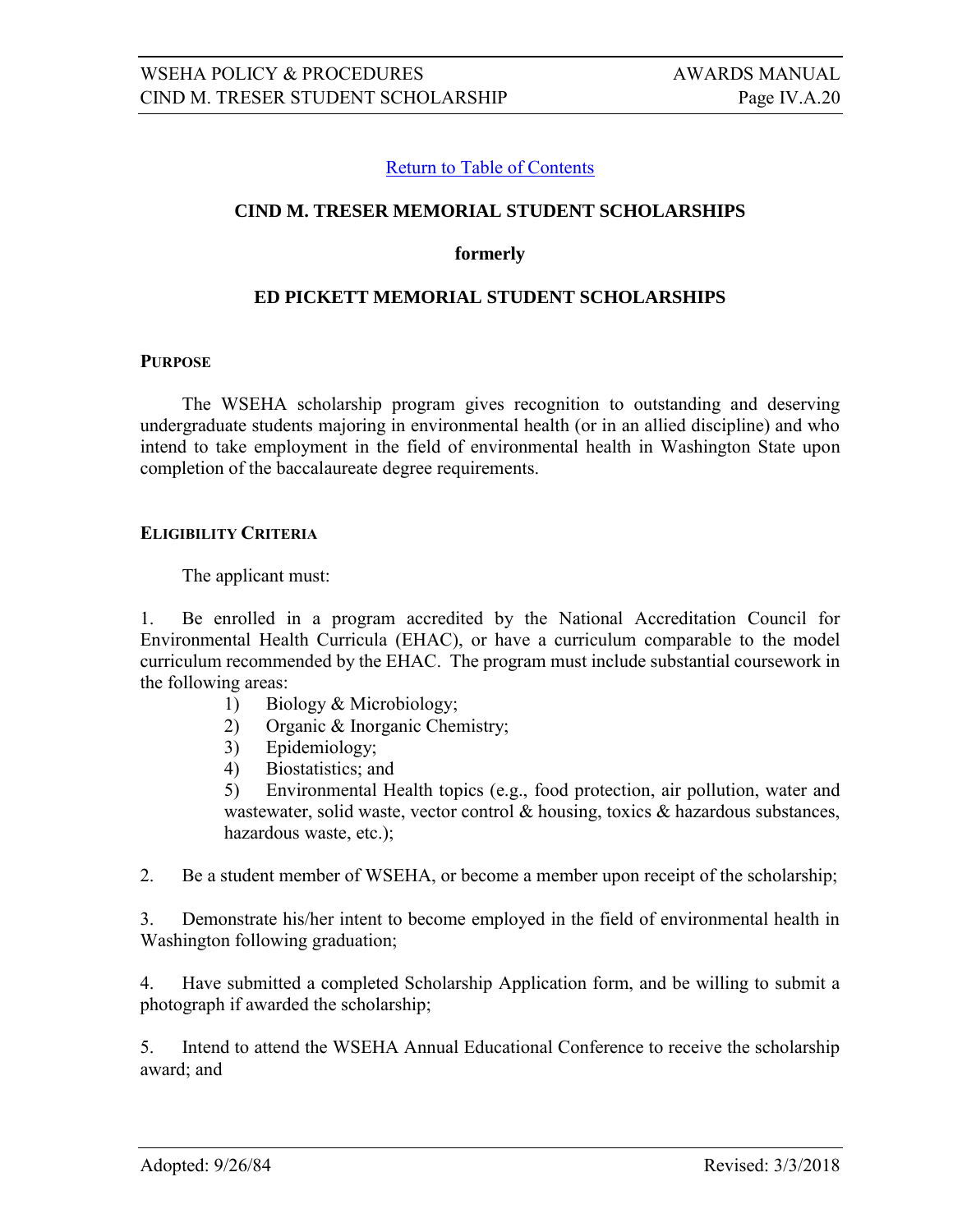#### 6. Not be a previous recipient of the award.

#### **PROCEDURES**

#### **1. Nomination and Selection:**

a. The President and the Board of Directors will appoint a four-member Scholarship Committee, which shall be a subcommittee of the Nominations & Awards Committee.

1) One of the members of the subcommittee shall be the Chair of the Nominations and Awards Committee.

2) At least one member of the sub-committee shall be a faculty member of a college or university environmental health program that has been accredited by the National Council for the Accreditation of Environmental Health Curricula.

b. The Association will advise eligible institutions during January (or such other month as may be determined by the Board) of the availability of the Scholarship and request submission of applications.

c. The Scholarship Committee, meeting with or after having consulted with the environmental health program advisers from each school from which there are applicants, will review and select the scholarship winner(s) based on their:

- 1) Academic excellence;
- 2) Community and campus activities; and

3) Potential for future contributions to the profession as an environmental health specialist.

d. If there are funds available for more than one scholarship, one of the scholarships should be awarded to an eligible applicant whose financial need is the primary criterion.

e. The Scholarship Committee shall inform the Board of Directors, the institution(s), and the individual(s) of their selection.

#### **2. Award Specification:**

a. The annual budget of the Association shall contain an allocation for the Scholarship Award, which shall consist of part or all of the interest derived from the monies invested in the Scholarship Fund. The amount of the award shall be fixed by the Board upon recommendation of the Nominations and Awards Committee and the Finance Committee.

b. The monetary award, in the form of a check drawn on the Association's account, shall be accompanied by a framed certificate imprinted similar to the following example: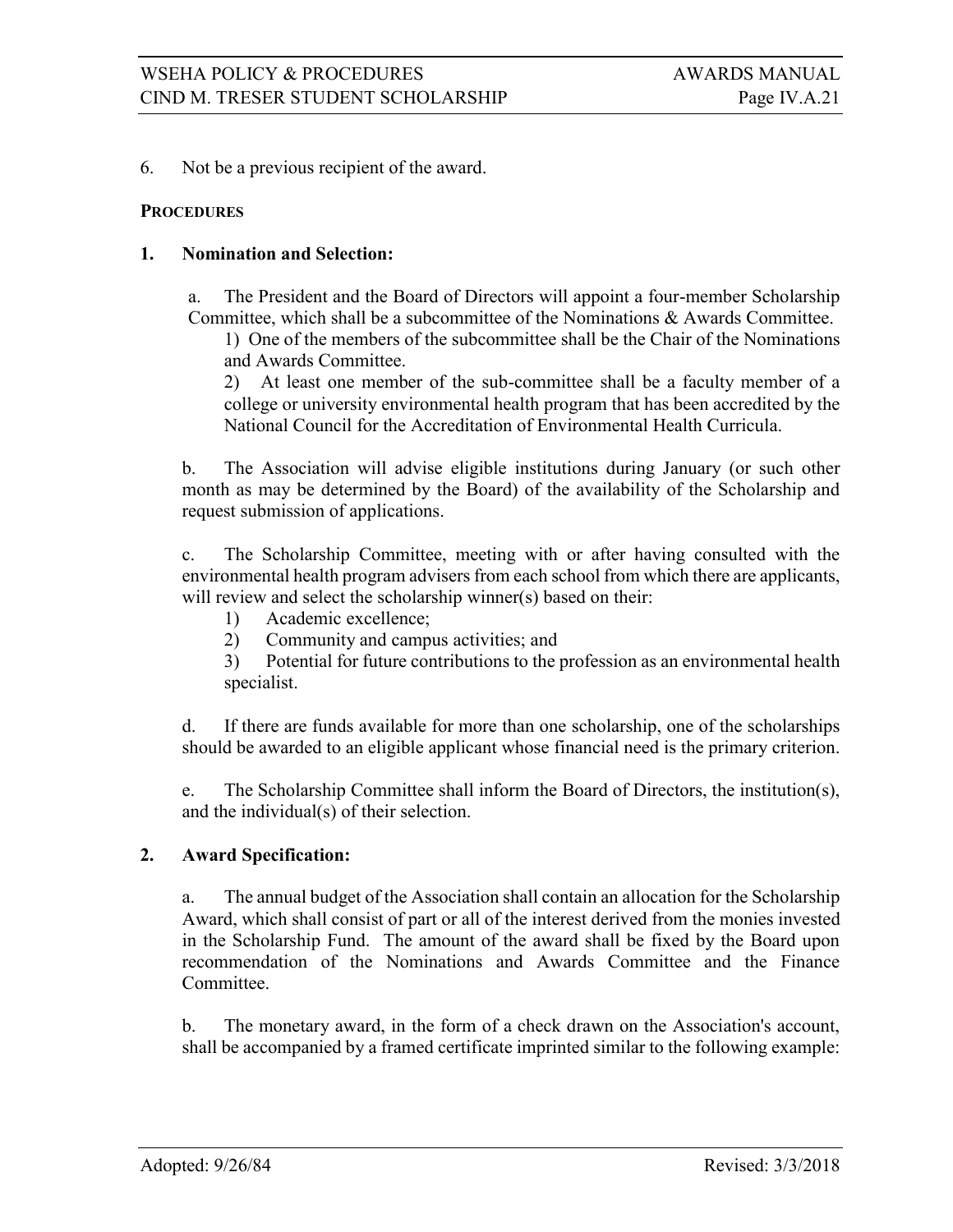# WSEHA POLICY & PROCEDURES AWARDS MANUAL CIND M. TRESER STUDENT SCHOLARSHIP Page IV.A.22

|            | The Washington State                                                                        |
|------------|---------------------------------------------------------------------------------------------|
|            | <b>Environmental Health Association</b>                                                     |
|            | Presents the                                                                                |
|            | The Cind M. Treser Memorial Student Scholarship<br>Award for 20??                           |
|            | íω                                                                                          |
|            | First M. Name                                                                               |
|            | In recognition of his/her outstanding achievements<br>while a student at Name of University |
| Date, 20?? | President                                                                                   |
|            |                                                                                             |

**3. Presentation:** The award(s) shall be made at the WSEHA Annual Educational Conference by a member of the Scholarship Committee or other appropriate WSEHA member.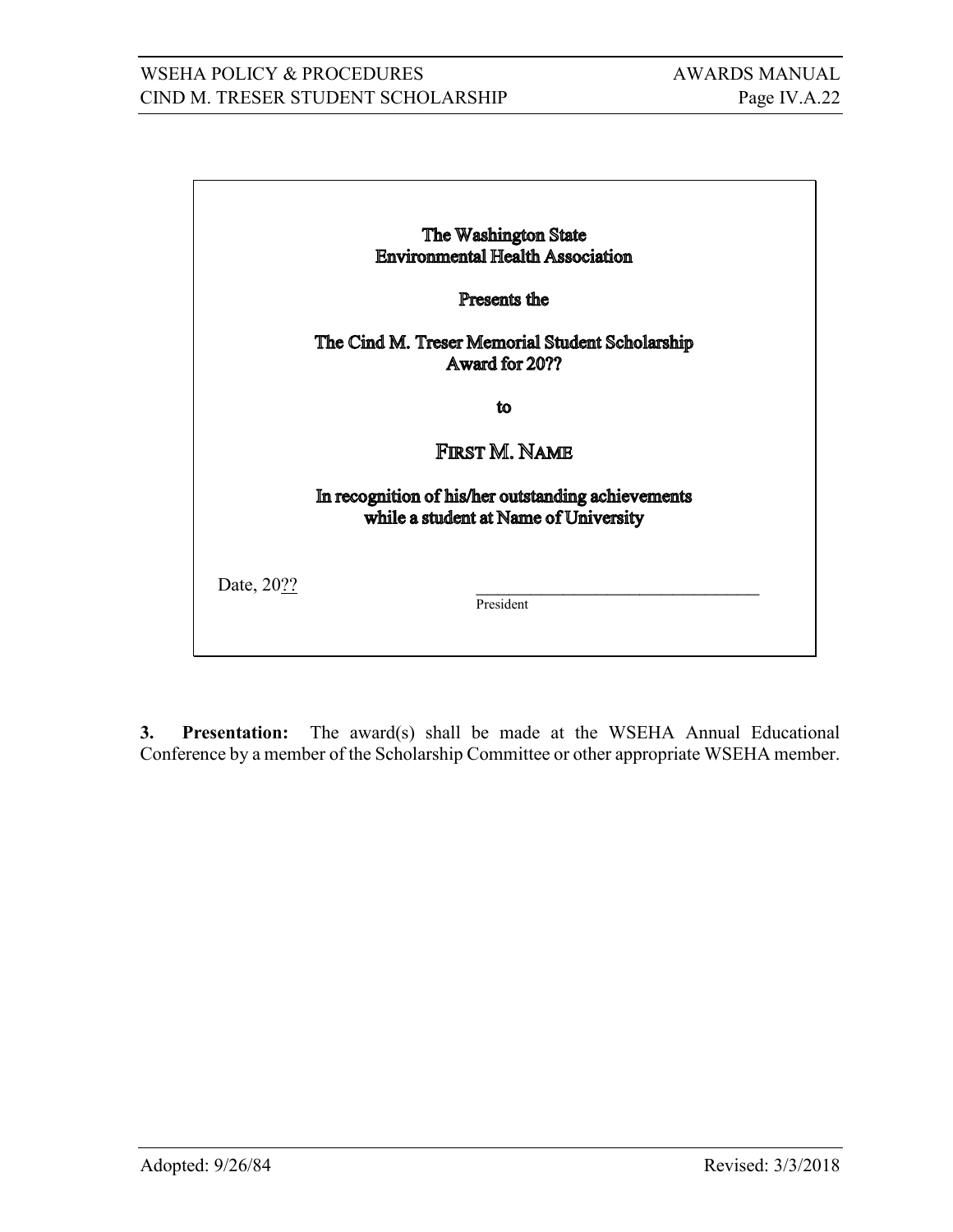#### **ATTACHMENTS**

# **1. Scholarship Committee Members:**

| 1987 | <b>Chuck Treser</b> | Gary Irvine         | Jack Hatlen            |                  |
|------|---------------------|---------------------|------------------------|------------------|
| 1988 | <b>Chuck Treser</b> | Gary Irvine         | Tony Gomez             |                  |
| 1989 | <b>Chuck Treser</b> | Bryan Harrison      | Tony Gomez             |                  |
| 1990 | <b>Chuck Treser</b> | Bryan Harrison      | Tony Gomez             |                  |
| 1991 | <b>Chuck Treser</b> | Bryan Harrison      | <b>Sharon Greenman</b> |                  |
| 1992 | <b>Chuck Treser</b> | Bryan Harrison      | <b>Sharon Greenman</b> |                  |
| 1993 | <b>Chuck Treser</b> | Linda Chapman       | <b>Sharon Greenman</b> |                  |
| 1994 | <b>Chuck Treser</b> | Sara Brallier       | Larry Kirchner         |                  |
| 1995 | <b>Chuck Treser</b> | Sue Waldrip         | Larry Kirchner         |                  |
| 1996 | <b>Chuck Treser</b> | Janet Anderberg     | Sue Waldrip            |                  |
| 1997 | <b>Chuck Treser</b> | Janet Anderberg     | Sue Waldrip            |                  |
| 1998 | <b>Chuck Treser</b> | Sue Waldrip         | Tania Busch-Weak       |                  |
| 1999 | <b>Chuck Treser</b> | Sue Waldrip         | Tania Busch-Weak       |                  |
| 2000 | <b>Chuck Treser</b> | <b>Rick Miklich</b> | Tania Busch-Weak       | Ned Therien      |
| 2001 | <b>Chuck Treser</b> | Ned Therien         |                        |                  |
| 2002 | <b>Chuck Treser</b> | Ned Therien         |                        |                  |
| 2003 | <b>Chuck Treser</b> |                     |                        |                  |
| 2004 | not awarded         |                     |                        |                  |
| 2005 | not awarded         |                     |                        |                  |
| 2006 | not awarded         |                     |                        |                  |
| 2007 | <b>Chuck Treser</b> | Ned Therien         |                        |                  |
| 2008 | <b>Chuck Treser</b> | Ned Therien         |                        |                  |
| 2009 | <b>Chuck Treser</b> | Ned Therien         |                        |                  |
| 2010 | not awarded         |                     |                        |                  |
| 2011 | not awarded         |                     |                        |                  |
| 2012 | not awarded         |                     |                        |                  |
| 2013 | <b>Chuck Treser</b> | Ned Therien         | Joe Graham             | Geoffrey Crofoot |
| 2017 | Larry French        | <b>Chuck Treser</b> | James Rivard           |                  |
| 2018 | Larry French        | <b>Chuck Treser</b> | James Rivard           |                  |
|      |                     |                     |                        |                  |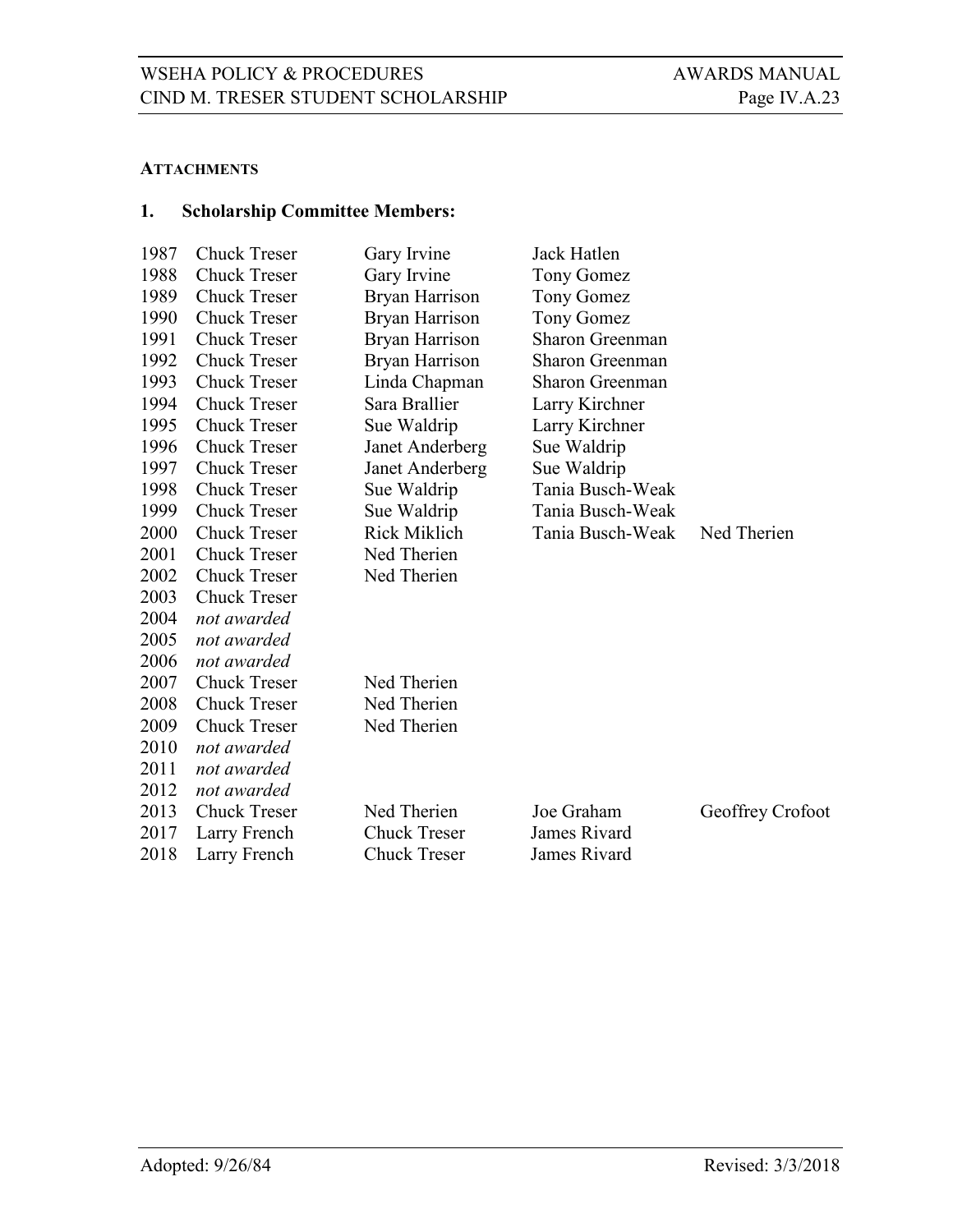# **2. Sample Scholarship Application Form:**

|           | <b>WASHINGTON STATE ENVIRONMENTAL HEALTH ASSOCIATION</b> |                                                                                                                                                                                                                                                                                                      |  |  |  |
|-----------|----------------------------------------------------------|------------------------------------------------------------------------------------------------------------------------------------------------------------------------------------------------------------------------------------------------------------------------------------------------------|--|--|--|
|           | CIND M. TRESER MEMORIAL SCHOLARSHIP APPLICATION          |                                                                                                                                                                                                                                                                                                      |  |  |  |
|           |                                                          |                                                                                                                                                                                                                                                                                                      |  |  |  |
|           |                                                          | Current Address: New York 2018 19:00 19:00 19:00 19:00 19:00 19:00 19:00 19:00 19:00 19:00 19:00 19:00 19:00 1                                                                                                                                                                                       |  |  |  |
|           |                                                          | Phone No.: Phone No.:                                                                                                                                                                                                                                                                                |  |  |  |
|           |                                                          | Permanent Address:                                                                                                                                                                                                                                                                                   |  |  |  |
|           |                                                          |                                                                                                                                                                                                                                                                                                      |  |  |  |
|           |                                                          | <b>Instructions:</b>                                                                                                                                                                                                                                                                                 |  |  |  |
| 1.        |                                                          | Fill in the following information:                                                                                                                                                                                                                                                                   |  |  |  |
|           | a.                                                       | Present college/university:                                                                                                                                                                                                                                                                          |  |  |  |
|           |                                                          | Major: Cumulative GPA:                                                                                                                                                                                                                                                                               |  |  |  |
|           |                                                          | Total number of (semester)/(quarter) hours earned:                                                                                                                                                                                                                                                   |  |  |  |
|           | b.                                                       | List all previous colleges/universities attended:                                                                                                                                                                                                                                                    |  |  |  |
|           | c.                                                       | List any previous honors/awards (including scholarships): ______________________<br><u> 1989 - John Stone, amerikansk politiker († 1908)</u>                                                                                                                                                         |  |  |  |
| 2.        |                                                          | Attach a copy of your current university/college transcript to this application form.                                                                                                                                                                                                                |  |  |  |
| 3.        |                                                          | Attach a brief biographical sketch (one page), describing your interests, your school and community<br>activities, and indicating your plans for the future.                                                                                                                                         |  |  |  |
| 4.        |                                                          | Sign the application form.                                                                                                                                                                                                                                                                           |  |  |  |
| 5.<br>20. |                                                          | Ask your adviser or other qualified individual who can comment on your academic performance to<br>complete the information requested on the back of this form and mail it to the Washington State<br>Environmental Health Association, 3045 Northwest 57th Street, Seattle, WA 98107 before March 1, |  |  |  |
|           |                                                          | Applicant's Signature:<br>Date:                                                                                                                                                                                                                                                                      |  |  |  |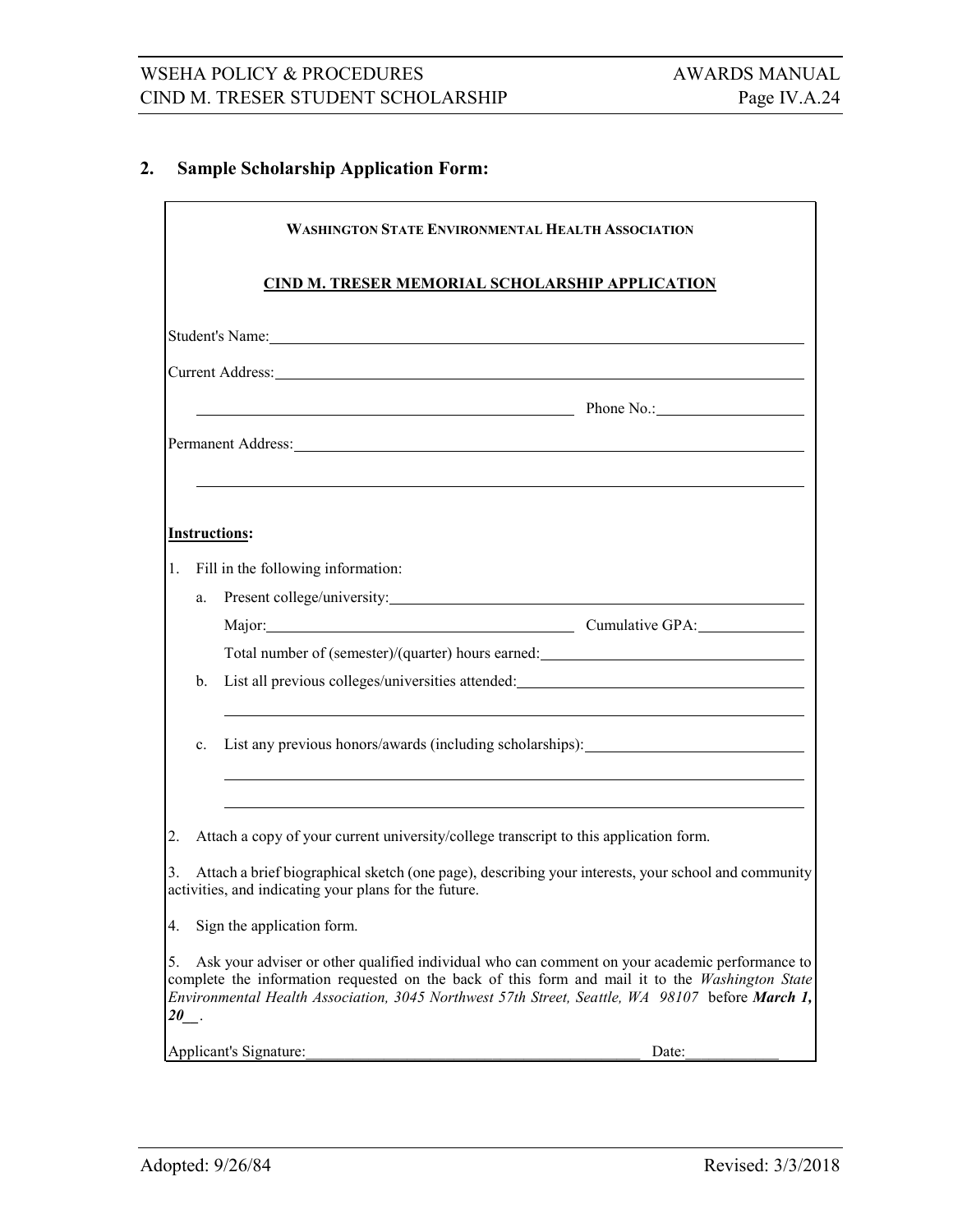#### **3. Sample Recommendation Form:**

#### **CIND M. TRESER MEMORIAL SCHOLARSHIP RECOMMENDATION**

The student listed on the reverse side is submitting this application to the Scholarship Committee of the Washington State Environmental Health Association. We would appreciate your candid evaluation of this individual. Please address yourself to the five following questions. In addition, please feel free to make any additional comments, which you feel are relevant.

We appreciate the time and effort that you are making on behalf of this student. Please send the completed application to the *Washington State Environmental Health Association, 3045 Northwest 57th Street, Seattle, WA 98107* before *March 1, 20\_\_*.

1.In what way have you become acquainted with the applicant?

| 2. How would you rate the applicants' intellectual capacity<br>Explain: |  |       |  |
|-------------------------------------------------------------------------|--|-------|--|
| 3. How would you rate the applicants overall performance?<br>Explain:   |  |       |  |
| 4. What are the applicant's outstanding strengths?                      |  |       |  |
| 5. If known, comment on the applicant's financial situation.            |  |       |  |
|                                                                         |  |       |  |
| Name: Title: Title: Title:                                              |  |       |  |
|                                                                         |  | Date: |  |
|                                                                         |  |       |  |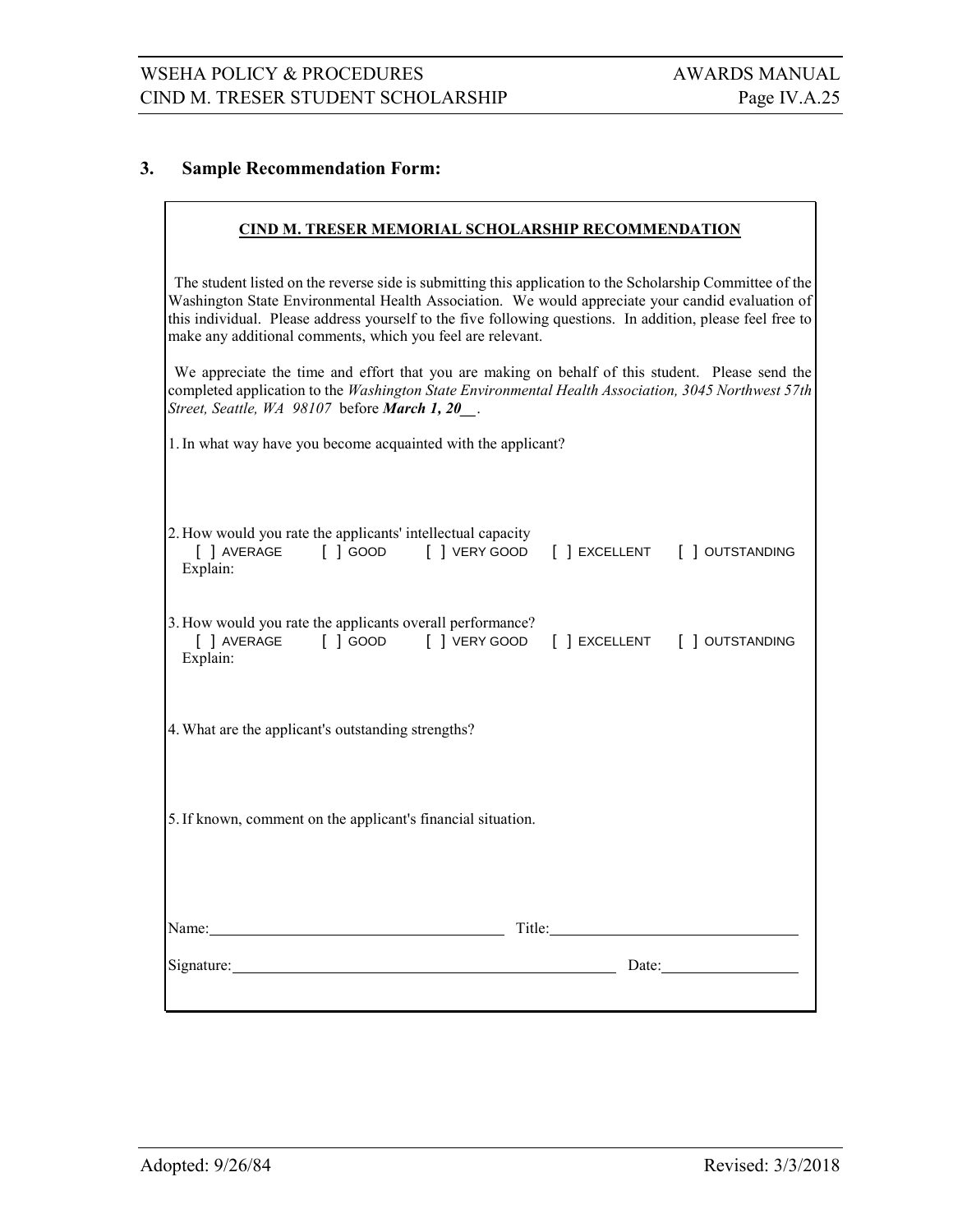# **ROOKIE OF THE YEAR AWARD**

#### <span id="page-25-0"></span>**PURPOSE**

The purpose of this award is to give recognition to a new member of the environmental health profession who:

1. Has earned the respect of his/her peers for outstanding service in the promotion of, and contribution to, the environmental health profession;

2. Does his/her job well, taking responsibilities seriously and continually strives for excellence;

3. Shows commitment to the environmental health profession by giving of his/her ideas and efforts;

4. Goes beyond what is expected; and

5. Contributes to the advancement of the environmental health profession and everything the job and title represents.

#### **POLICY**

It shall be the policy of the Association to only make this award to nominated individuals who meet the eligibility criteria listed below. If, in any year, no nominations are received, the Committee may elect to nominate individuals, or if in the judgment of the Committee or Board of Directors, none of the nominated individuals meet the criteria, no award shall be made in that year. Presentation of multiple awards may be given.

#### **ELIGIBILITY CRITERIA**

To be eligible for this award the nominees do not have to be members of the Association, but must:

1. Have contributed to the field of environmental health above and beyond the usually expected level of job performance, and in doing so, contributed to the elevation of the professional status of the environmental health practitioner;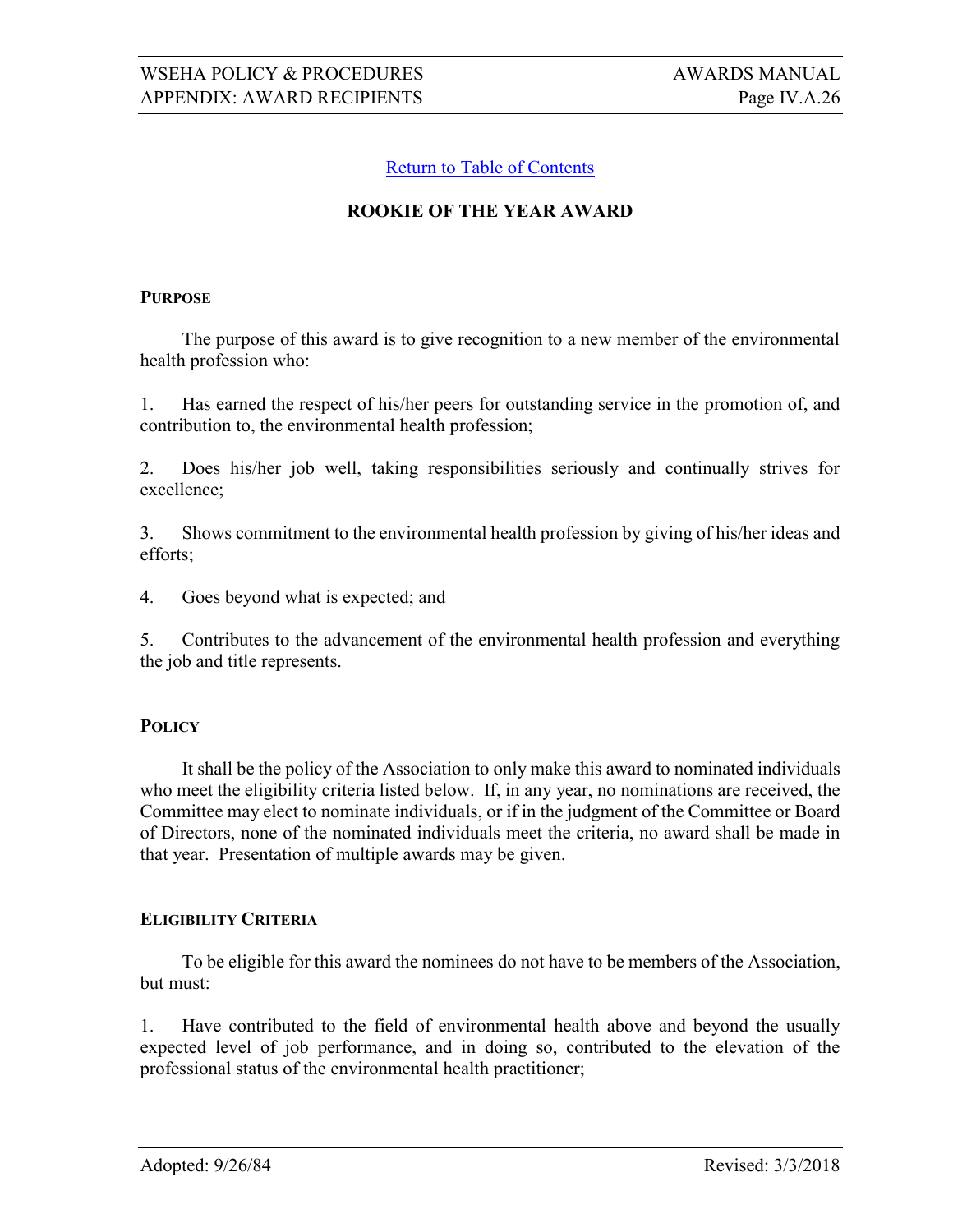2. Have demonstrated exemplary adherence to the precepts of the Code of Ethics of the Association;

3. Not have been a previous recipient of the award, nor be currently serving as an officer or director of the Association; and

4. Have begun as an environmental health practitioner within 24 months of the date of the Annual Educational Conference in which the award will be received.

#### **PROCEDURES**

#### **1. Nominations:**

a. Nominations may be made by any member of the Association. A person who is not a member of the Association, but who has worked closely with the nominee, may recommend an individual for nomination to any member of the Association and in particular to the Regional Vice-President for the region in which the nominee resides.

b. Each year each Regional Vice-President should attempt to identify someone in his/her region who meets the eligibility criteria for nomination for this award.

c. The nomination, together with all required supporting materials, must be submitted to the Nominations & Awards Committee, preferably at least two months prior to the annual meeting of the Association, in order to be considered for that year.

d. Nominations must be made in writing (website submittals and email is acceptable), address each of the eligibility criteria, and be accompanied by sufficient supporting materials to permit the Committee to make a fair and complete evaluation of the nominee.

#### **2. Review and Selection:**

a. All nominations and their supporting materials shall be reviewed and evaluated by each member of the Committee. The members may determine which of the nominees are qualified by consensus or by ballot among themselves.

b. Of the nominees determined to be qualified, the Committee shall select the one or more individual(s) who in their judgment is the most qualified of all the nominees.

c. The recommendation of the Committee shall be forwarded to the Board of Directors for final approval. The Board may request to see the written supporting materials. Should the Board disagree with the Committee's recommendation, it may request the Committee to submit an alternate recommendation.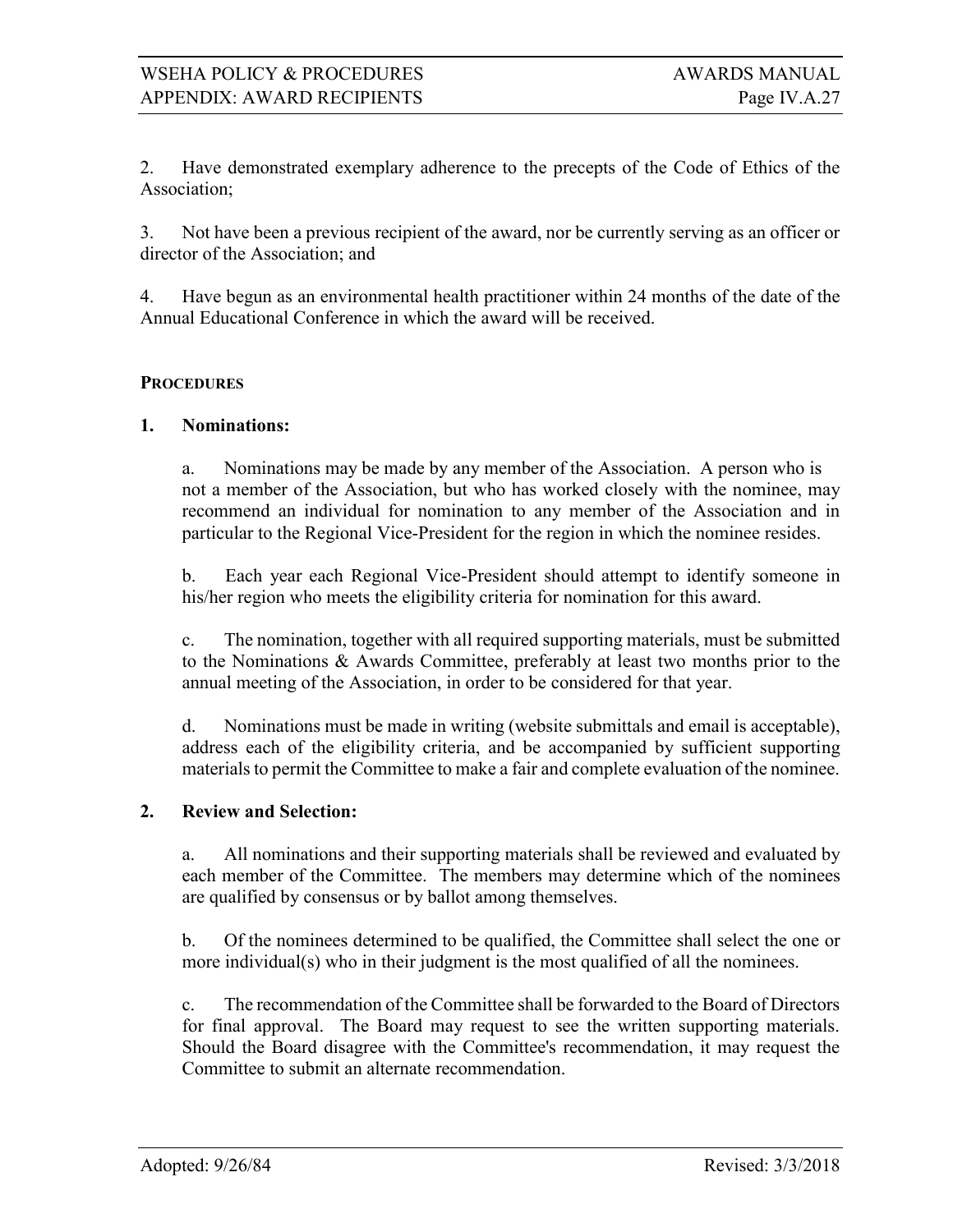**3. Award Specification:** The award shall be a metal plate, mounted on an appropriate wooden base, approximately 8 inches by 10 inches in size. It shall be inscribed as shown in the following example:

# ROOKIE OF THE YEAR AWARD

# Presented to

# First M. Name

by the

# Washington State Environmental Health Association

Date

Additionally, the recipient of this award will be given a complimentary one-year membership to the Association.

#### 4. **Presentation:**

a. The award shall be presented (annually, provided a qualified candidate is nominated and selected) during the WSEHA Annual Educational Conference.

b. The presentation shall be made by the Chairman of the Nominations and Awards Committee or by some other appropriate person designated by the Committee Chair.

c. The Committee shall prepare an article and accompanying photograph of the recipient receiving the award is submitted to the *WSEHA Newsletter*.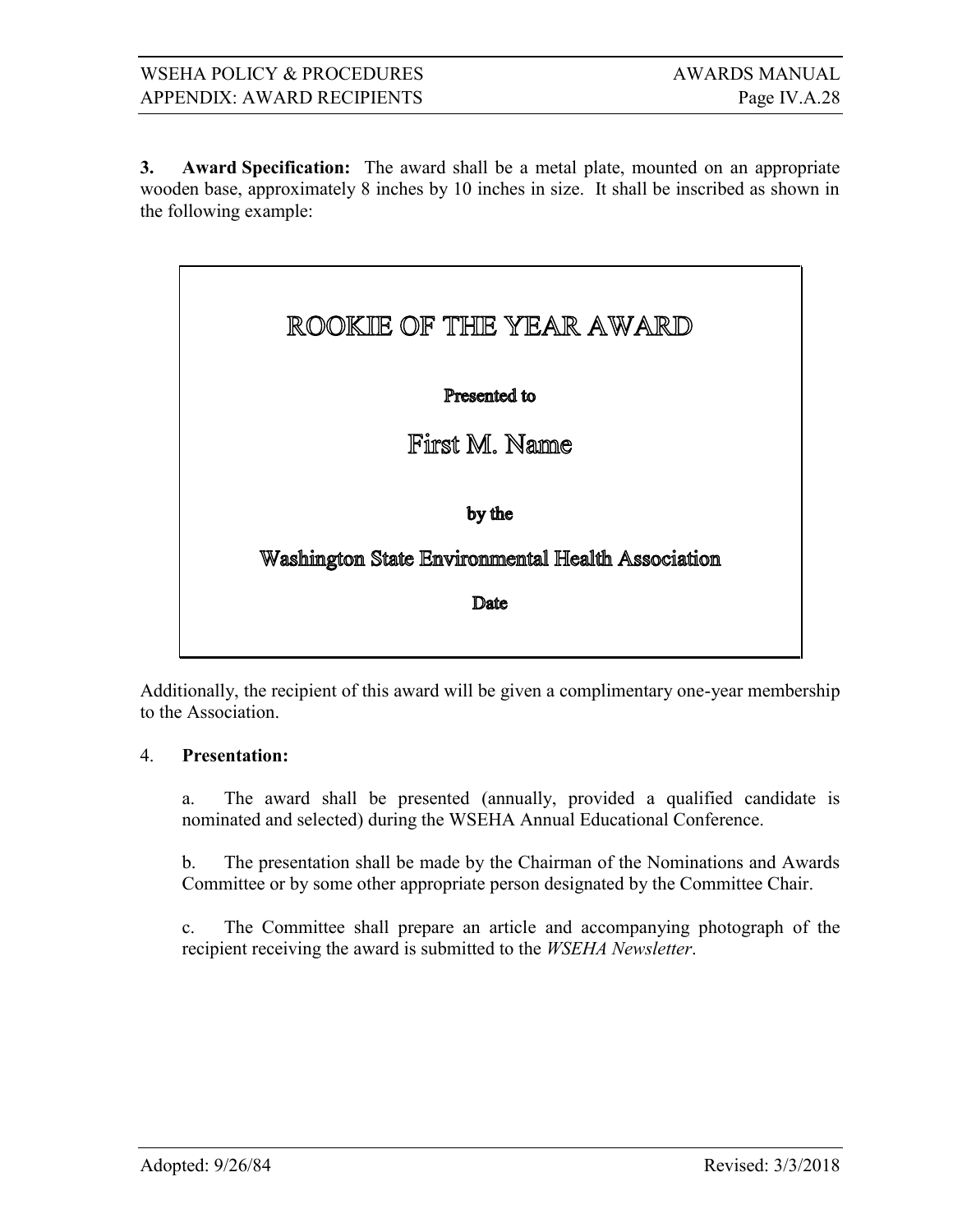# <span id="page-28-0"></span>**JOHN NORDIN OUTSTANDING SANITARIAN AWARD RECIPIENTS**

| 1962 | Hayes Evans, Jr.   | 1990 | <b>Gary Fraser</b>       |
|------|--------------------|------|--------------------------|
| 1963 | Dee Sherlock       | 1991 | Charles A. Bartleson     |
| 1964 | Harold Amundsen    | 1992 | Candace Ledford          |
| 1965 | Roy Olson          | 1993 | Jane Hedges              |
| 1966 | not awarded        | 1994 | George Schlender         |
| 1967 | John Fish          | 1995 | Daryl Way                |
| 1968 | Larry Tucker       | 1996 | <b>Richard Bernhardt</b> |
| 1969 | Jerry Cluckey      | 1997 | <b>Steve Wecker</b>      |
| 1970 | not awarded        | 1998 | Don Leaf                 |
| 1971 | Wilbur VanLeuvan   | 1999 | Tania Busch-Weak         |
| 1972 | Charles Reagan     | 2000 | Janet Anderberg          |
| 1973 | <b>Bill Miller</b> | 2001 | Linda Hofstad            |
| 1974 | John Nordin        | 2002 | not awarded              |
| 1975 | Carl Osaki         | 2003 | Phil Brinker             |
| 1976 | Pat Vosse          | 2004 | not awarded              |
| 1977 | not awarded        | 2005 | Rose Silloway            |
| 1978 | Karen VanDusen     | 2006 | not awarded              |
| 1979 | <b>Gary Plews</b>  | 2007 | <b>Chuck Treser</b>      |
| 1980 | not awarded        | 2008 | not awarded              |
| 1981 | Kimball Jones      | 2009 | Gary Bickett             |
| 1982 | Tom Barton         | 2010 | not awarded              |
| 1983 | Dave Lenning       | 2011 | <b>Randy Durant</b>      |
| 1984 | <b>Bob Howell</b>  | 2012 | not awarded              |
| 1985 | Linda Chapman      | 2013 | Dave Tipton              |
| 1986 | not awarded        | 2014 | not awarded              |
| 1987 | John Thayer        | 2015 | not awarded              |
| 1988 | Stan Vendetti      | 2016 | Larry French             |
| 1989 | Dennis Kroll       | 2017 | <b>Stuart Glasoe</b>     |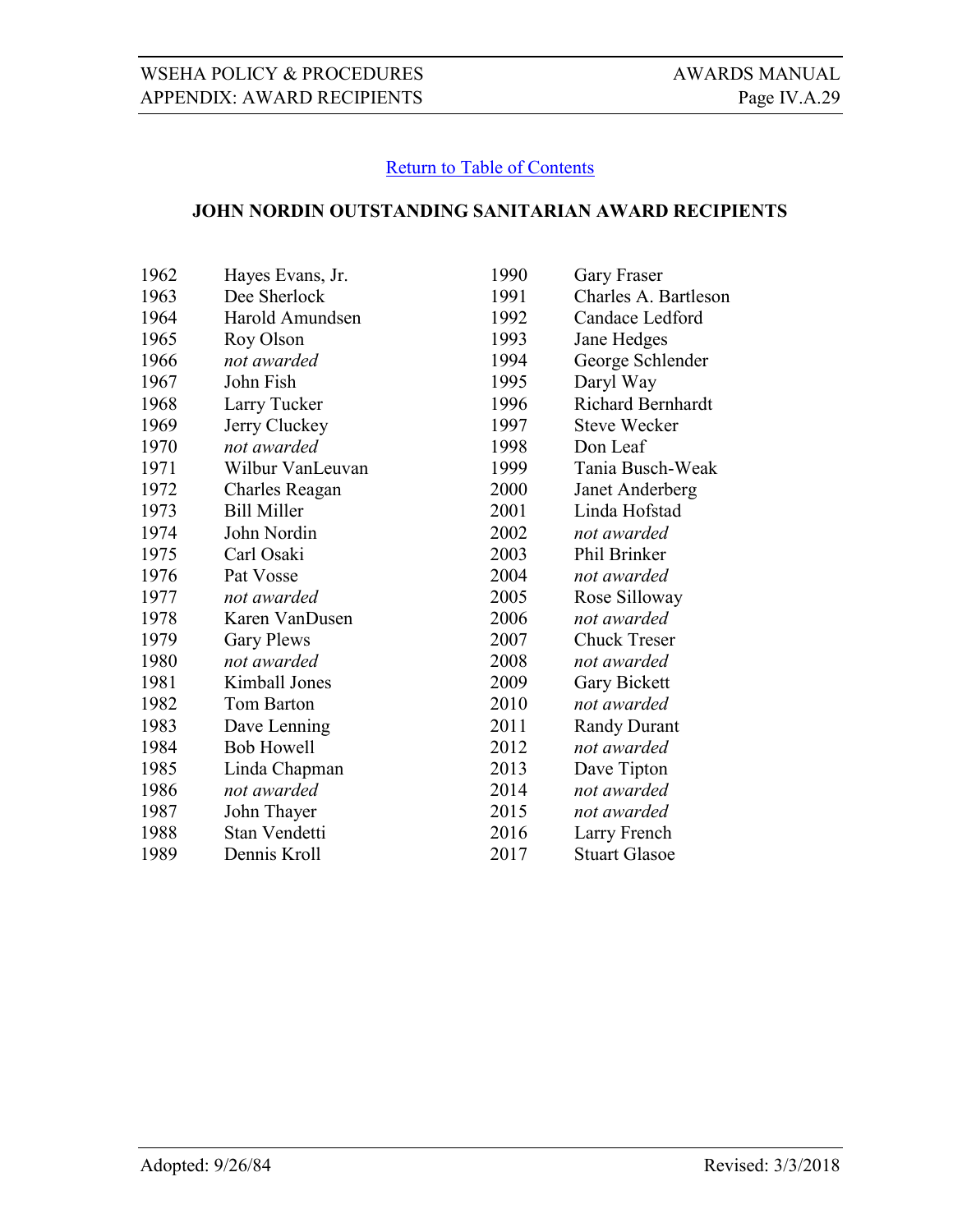# <span id="page-29-0"></span>**JACK B. HATLEN PRESIDENTS' AWARD RECIPIENTS (***Jack B. Hatlen Inspirational Award prior to 2018)*

| 1980 | Jack B. Hatlen        | 1999 | David Compton         |
|------|-----------------------|------|-----------------------|
| 1981 | Larry Kamberg         | 2000 | Mary Ferluga          |
| 1982 | not awarded           | 2001 | <b>Richard Ellis</b>  |
| 1983 | not awarded           | 2002 | not awarded           |
| 1984 | Karen Albrecht        | 2003 | Darrell Cochran       |
| 1985 | <b>Tracey Driflot</b> | 2004 | not awarded           |
| 1986 | Joy Keniston-Longrie  | 2006 | <b>Richard Pedlar</b> |
| 1987 | Pamela Heeter         | 2007 | not awarded           |
| 1988 | Diane Bierlein        | 2008 | Tom Kunesh            |
| 1989 | Janet Anderberg       | 2009 | not awarded           |
| 1990 | Nedda Turner          | 2010 | not awarded           |
| 1991 | <b>Chuck Treser</b>   | 2011 | not awarded           |
| 1992 | John Thayer           | 2012 | not awarded           |
| 1993 | Paul Chudek           | 2013 | Mark Toy              |
| 1994 | Gregg Grunenfelder    | 2014 | not awarded           |
| 1995 | Thomas Barton         | 2015 | not awarded           |
| 1996 | not awarded           | 2016 | Megan McNelly         |
| 1997 | John Hadman           | 2017 | not awarded           |
| 1998 | Ned Therien           |      |                       |

# **ENVIRONMENTAL HEALTH SPECIALIST OF THE YEAR AWARD RECIPIENTS**

| 2000 | <b>Rick Porso</b> | 2010 | not awarded |
|------|-------------------|------|-------------|
| 2001 | not awarded       | 2011 | not awarded |
| 2002 | Sue Davis         | 2012 | not awarded |
| 2003 | Ned Therien       | 2013 | Joe Graham  |
| 2004 | not awarded       | 2014 | not awarded |
| 2005 | not awarded       | 2015 | not awarded |
| 2006 | not awarded       | 2016 | not awarded |
| 2008 | Sue Kennedy       | 2017 | not awarded |
| 2007 | not awarded       |      |             |
| 2008 | Sue Kennedy       |      |             |

*not awarded*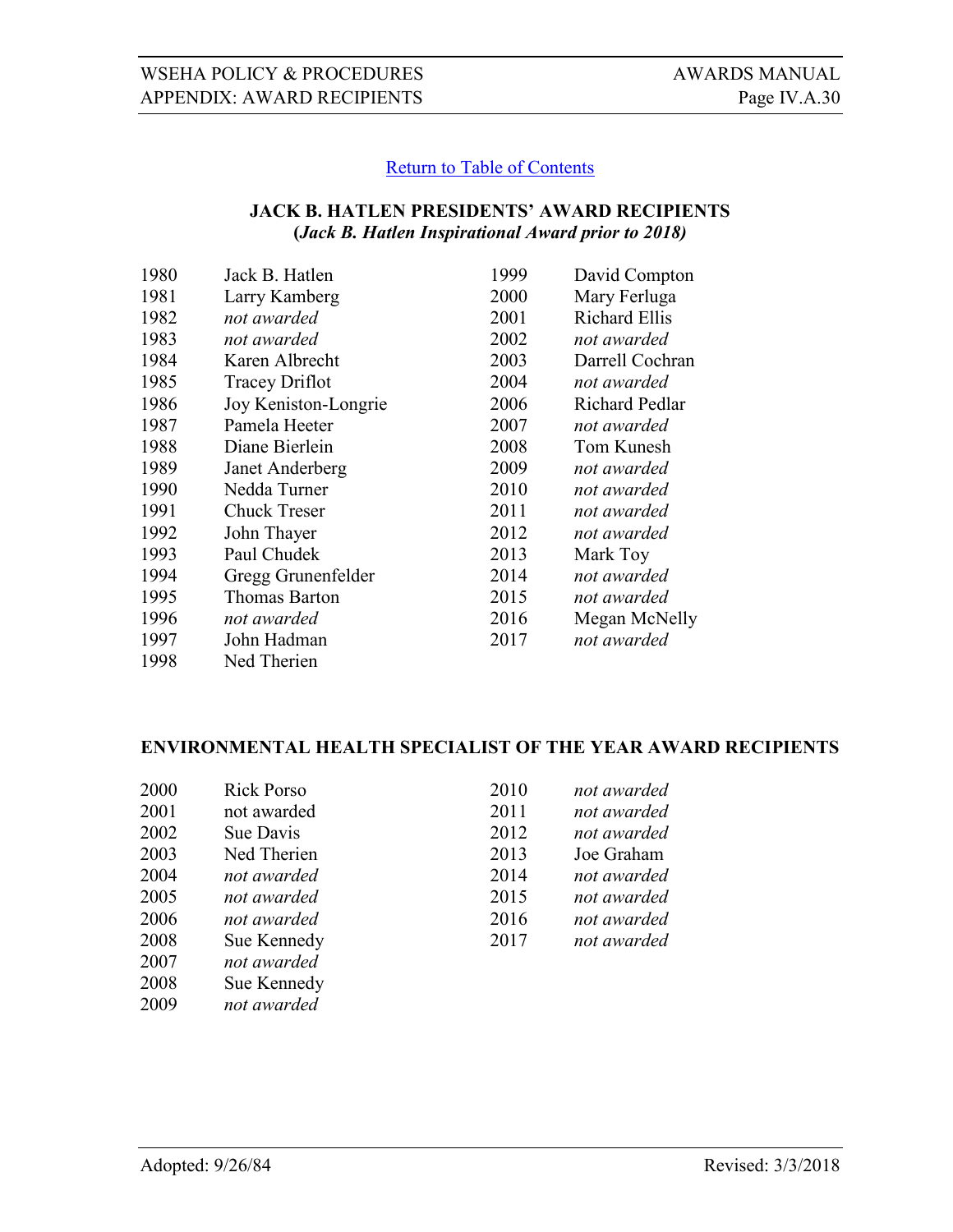#### <span id="page-30-0"></span>**ED PICKETT MEMORIAL STUDENT SCHOLARSHIP RECIPIENTS**

| 1985 | Jim Sackville-West   | Senior    | University of Washington         |
|------|----------------------|-----------|----------------------------------|
| 1986 | Gertrude Coville     | Senior    | University of Washington         |
| 1987 | Sharon J. Quiring    | Senior    | University of Washington         |
| 1988 | Ki Ran Shin          | Junior    | University of Washington         |
| 1989 | Jeffrey King         | Junior    | University of Washington         |
| 1990 | Patricia S. Davis    | Junior    | University of Washington         |
| 1991 | Celine P. Staeheli   | Junior    | Central Washington University    |
|      | J. Lorne Sanford     | Senior    | University of Washington         |
| 1992 | Sylvie Adam          | Senior    | University of Washington         |
| 1993 | Michaela Trusty      | Senior    | University of Washington         |
| 1994 | Christopher Hardwick | Sophomore | <b>Edmonds Community College</b> |
|      | Jennifer Swain       | Senior    | University of Washington         |
| 1995 | Tonya Thompson       | Senior    | University of Washington         |
|      | Terral Wilson        | Junior    | University of Washington         |
| 1996 | Michelle Cowan       | Senior    | University of Washington         |
|      | Gabriella DePavia    | Junior    | University of Washington         |
| 1997 | Thu B. Bui           | Senior    | University of Washington         |
| 1998 | Kenton Wise          | Junior    | University of Washington         |
| 1999 |                      |           |                                  |
|      | Melissa Spencer      | Senior    | University of Washington         |
| 2000 | Phebe Mason          | Senior    | University of Washington         |

# **CIND M. TRESER MEMORIAL STUDENT SCHOLARSHIP RECIPIENTS**

<span id="page-30-1"></span>

| 2001 | Shireen S. Assaf          |        | University of Washington |
|------|---------------------------|--------|--------------------------|
| 2002 | Beth Glynn                |        |                          |
| 2003 | <b>Britt Pfaff-Dunton</b> |        |                          |
|      | Meagan Yoshimoto          |        |                          |
| 2004 | not awarded               |        |                          |
| 2005 | not awarded               |        |                          |
| 2006 | not awarded               |        |                          |
| 2007 | Anh-Thu Le                | Senior | University of Washington |
|      | Abebe Aberra              | Senior | University of Washington |
| 2008 | <b>Emily Cane</b>         |        |                          |
|      | Amanda Connell            |        |                          |
| 2009 | Alyssa Vivas              |        |                          |
|      | Kendra Broadwater         |        |                          |
| 2010 | not awarded               |        |                          |
| 2011 | not awarded               |        |                          |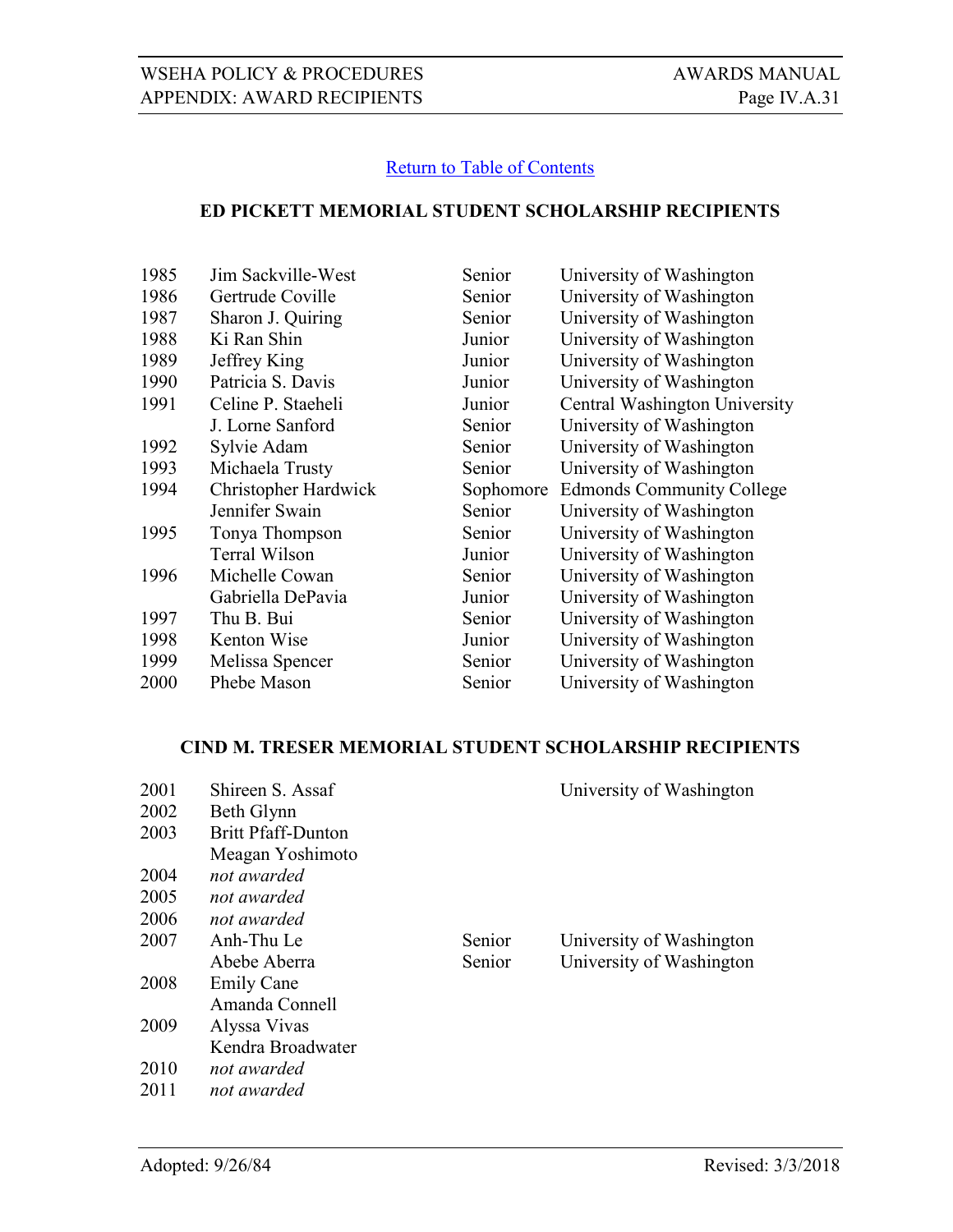| 2012 | not awarded         |                               |
|------|---------------------|-------------------------------|
| 2013 | Tess E. Wilson      | University of Washington      |
|      | Freya S Fradenburgh | Western Washington University |
| 2014 | not awarded         |                               |
| 2015 | Joanna Harrison     | University of Washington      |
| 2016 | Darian Disrud       | University of Washington      |
|      | Elinor Lake         | University of Washington      |
| 2017 | Ali Everhart        | University of Washington      |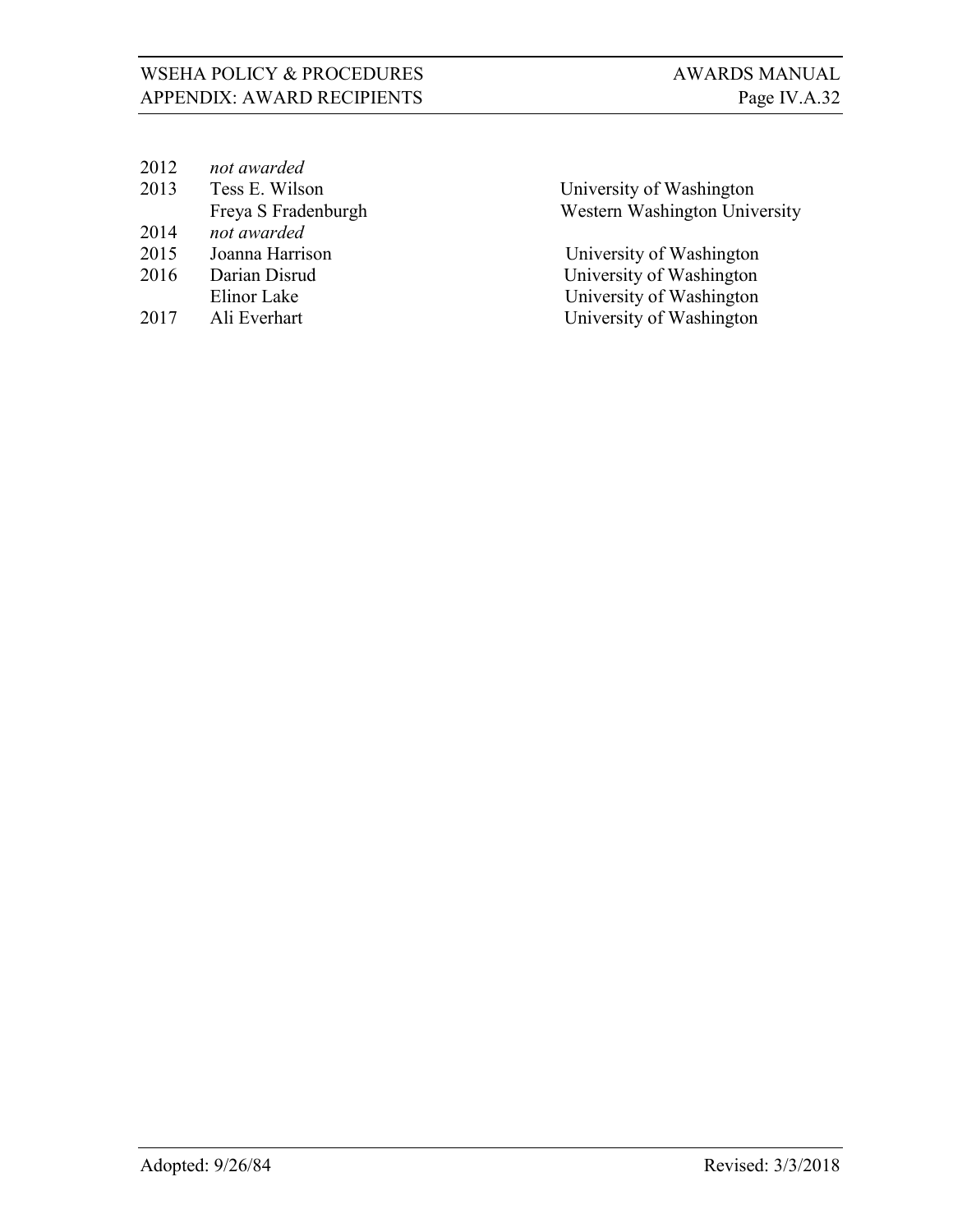#### **ROOKIE OF THE YEAR AWARD RECIPIENTS**

<span id="page-32-1"></span>

| 1988 | Michael Bratcher            | 2001 | Toni Bui                |
|------|-----------------------------|------|-------------------------|
| 1989 | Wendy Von Eaton             |      | Keith Chhum             |
| 1990 | <b>Glen Patrick</b>         | 2002 | Susan Shelton           |
| 1991 | <b>Scott Berbells</b>       | 2003 | <b>Brad Zulewski</b>    |
| 1992 | not awarded                 | 2004 | not awarded             |
| 1993 | not awarded                 | 2005 | not awarded             |
| 1994 | Leticia Vasquez             | 2006 | not awarded             |
| 1995 | Lisamarie Carpenter         | 2007 | Cezanne Murphy-Levesque |
|      | Kim Lincoln                 | 2008 | not awarded             |
|      | Mark Rowe                   | 2009 | Cinnamon Brown          |
| 1996 | <b>Charles DeJonckheere</b> | 2010 | not awarded             |
|      | Darryl Flasphaler           | 2011 | Phil Hagihara           |
|      | Ed North                    | 2012 | not awarded             |
| 1997 | Eric Evans                  | 2013 | not awarded             |
|      | Quynh-Anh Nguyen            | 2014 | not awarded             |
|      | Lars Siefert                | 2015 | not awarded             |
| 1998 | Lulu Chou                   | 2016 | not awarded             |
| 1999 | Eric Meyer                  | 2017 | Elizabeth Crawford      |
| 2000 | not awarded                 |      | <b>Kimberly Sarver</b>  |

# <span id="page-32-0"></span>**ENVIRONMENTAL HEALTH STORY OF THE YEAR AWARD RECIPIENTS (***Award discontinued in 2018)*

| 2000 | Kimberly Mills | Seattle P-I, "Analyzing the Meth Offensive"                 |  |  |  |  |  |  |
|------|----------------|-------------------------------------------------------------|--|--|--|--|--|--|
| 2001 | Sandi Doughton | Tacoma News Tribune, "Another Victim of Tainted<br>Mussels" |  |  |  |  |  |  |
| 2002 | not awarded    |                                                             |  |  |  |  |  |  |
| 2003 | not awarded    |                                                             |  |  |  |  |  |  |
| 2004 | not awarded    |                                                             |  |  |  |  |  |  |
| 2005 | not awarded    |                                                             |  |  |  |  |  |  |
| 2006 | not awarded    |                                                             |  |  |  |  |  |  |
| 2007 | not awarded    |                                                             |  |  |  |  |  |  |
| 2008 | not awarded    |                                                             |  |  |  |  |  |  |
| 2009 | not awarded    |                                                             |  |  |  |  |  |  |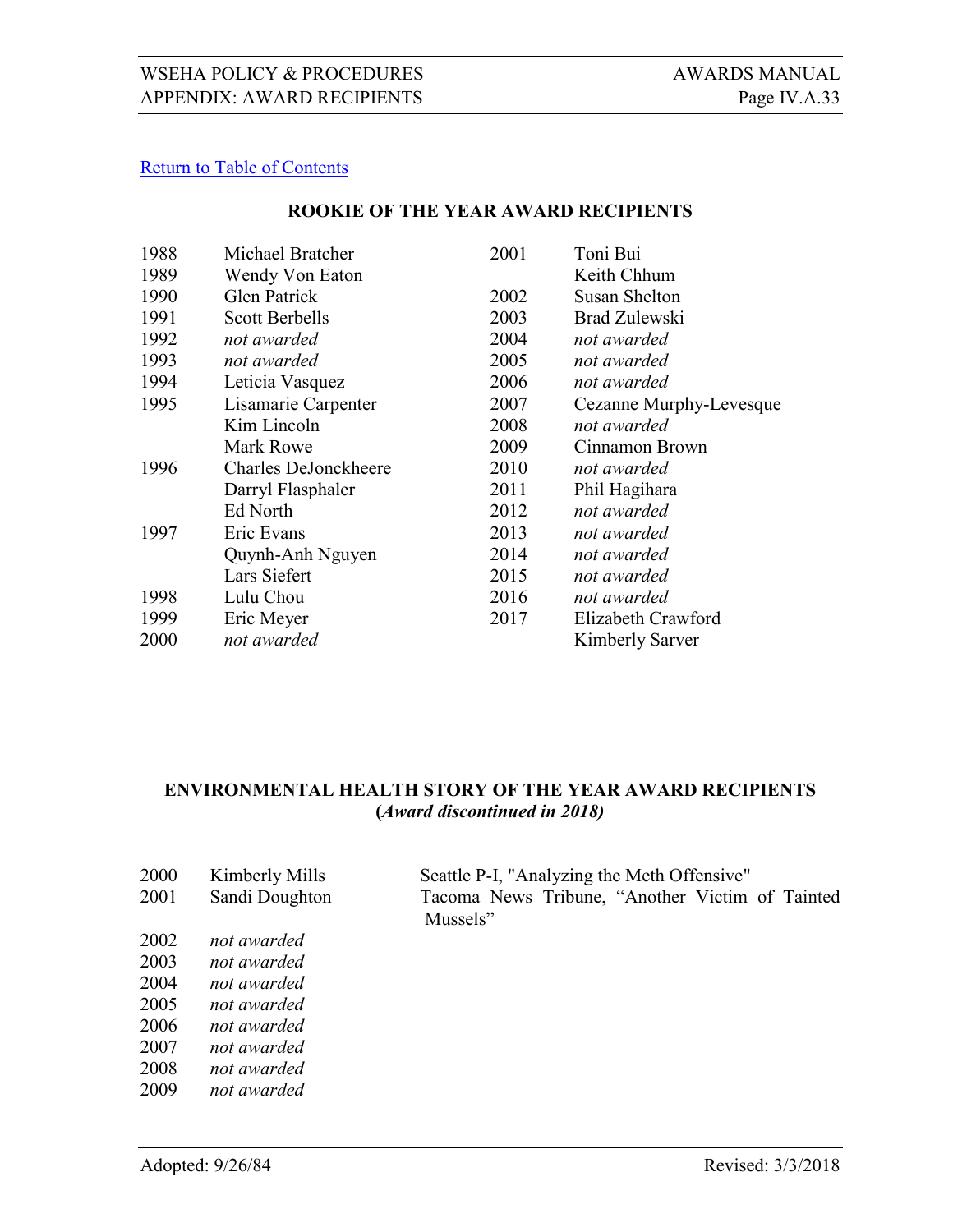- *not awarded*
- *not awarded*
- *not awarded*
- *not awarded*
- *not awarded*
- *not awarded*
- *not awarded*
- *not awarded*